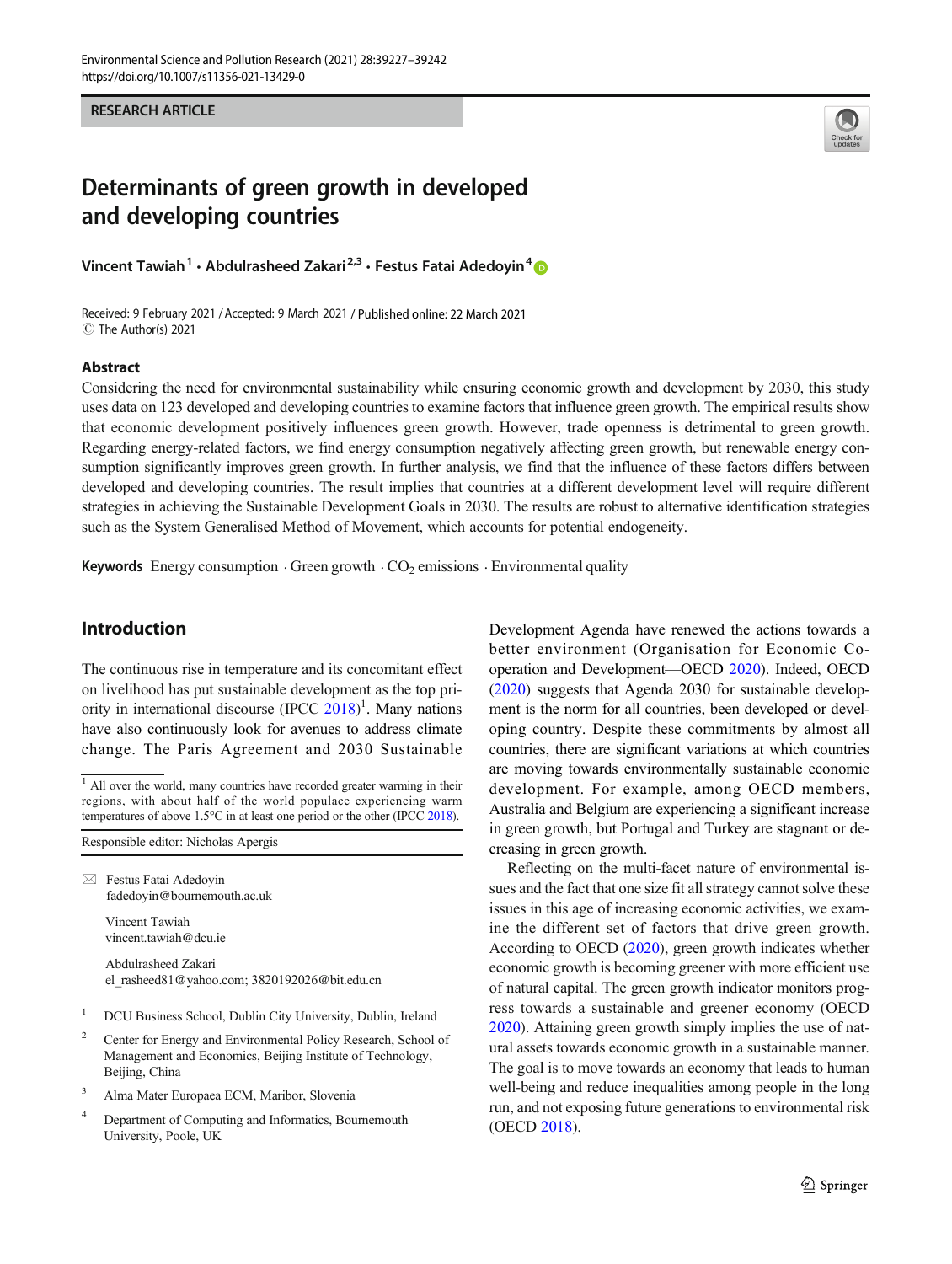We employ a fixed effect estimation technique on a large panel data of 123 countries over 18 years. The results show that economic development is positive and significantly associated with green growth, while trade openness negatively impacts green growth. We find no significant relationship between institutional quality and green growth. Although we find energy consumption to impair green growth, renewable energy consumption significantly increases green growth. Our results remain robust to different model specifications, including country effect and accounting for  $CO<sub>2</sub>$  as an additional control variable. We also use the System Generalised Method of Movement to address any potential endogeneity issue. The results are also economically significant in explaining the variations of green growth across the world. For example, our results show that a 1% increase in trade openness, given its standard deviation, leads to 0.017 points decrease in green growth.

In further analyses, using sub-sampling techniques, we find interesting results between developed and developing countries. We find economic growth positive and significantly associated with green growth in developed countries but insignificant in developing countries. Next, while internationalization does not significantly impact green growth in developed countries, it is negatively and significantly associated with green growth in developing countries. Notwithstanding these contrasting findings, institutional quality and energy consumption remain similar for both developed and developing countries.

This study is timely as countries work towards achieving the Sustainable Development Goals, including high and progressive green growth by 2030. Our findings, which demonstrate the significant drivers of green growth, will enable policymakers to shape some of the country's activities, leading to green growth. As evident in the results, countries at different development levels will require different strategies to achieve Sustainable Development Goals. For example, developing countries have to pay attention to foreign direct investment and trade they engage in to avoid harming the environment. Both developed and developing will also need to look closely at 'their institutional quality and regulations to boost green growth.

Our paper also makes an incremental contribution to the environmental literature by deviating from the traditional stream of carbon emission to a new area of improving its efficiency in using natural assets. More specifically, by focusing on green growth, we draw attention to factors that facilitate efficient and effective use of resources to achieve economic development and environmental sustainability.

The remainder of the paper is as follows. The next section presents a literature review on green energy determinants, capturing variables such as economic growth, foreign direct investment, foreign trade, and renewable energy, among others. Research methods, including data, description of

variables, and econometric model, are presented in Section [3](#page-3-0), while results are discussed in Section [4](#page-5-0) with implications of results. The study concludes in Section [5](#page-11-0) with vital policy recommendations.

## Review of prior studies

## Economic factors and the environment

Since the first Rio summit on environmental sustainability, the world falls short of numerous challenges, including the tense pressure to keep economic activities moving and the rising environmental degradation (The Washington Post [2017](#page-15-0)). Given these tense issues, green growth came to a place to bring these two issues together and address them (OECD [2011\)](#page-14-0). In essence, green growth oversees economic growth and development while utilizing natural assets for the wellbeing of humanity. Despite this significant association between economic growth and green growth, there is scanty research on green growth. In light of the scarce literature on green growth, we present studies that may appear distinctively different but related to the environment and its consequence on green growth.

Alam and Kabir ([2013\)](#page-13-0) find that increase in economic growth sustains the environment by reducing carbon emissions. The author suggests joint pollution and eco-efficiency policies to enable environmental sustainability. Similarly, Rahman et al. [\(2020](#page-14-0)) posit the underline effect of dangerous emissions on economic growth to be approximately more than one digit, indicating that dangerous emissions alongside the population promote economic growth. However, the impact is insignificant because the trade openness causes a further decrease in economic growth. In another notion, investment in clean energy and advanced technologies is confirmed to effectively moderate pollution, which improves the economic growth of the host country (Muhammad and Khan [2019\)](#page-14-0).

Furthermore, Mikayilov et al. [\(2018\)](#page-14-0) confirm a long-run positive relationship between economic growth and a sustainable environment in Azerbaijan. These findings coined  $CO<sub>2</sub>$ mitigating policies such as implementing the carbon price mechanism, public enlighten on the cause and danger of carbon dioxide emissions, and the use of less pollution-intensive technologies. Equally, economic growth could influence environmental performance regardless of the level of the education system. What matters the most is the mediating effect of education on the nation's cultures and demographic density, which could prompt the influence of environmental performance (Peng and Lin [2009](#page-14-0)). Chang and Hao [\(2017\)](#page-14-0) also confirm that environmental performance positively interacts with economic growth in OECD and non-OECD countries.

However, when output and consumption increase, we are most likely to observe cost imposed on the environment,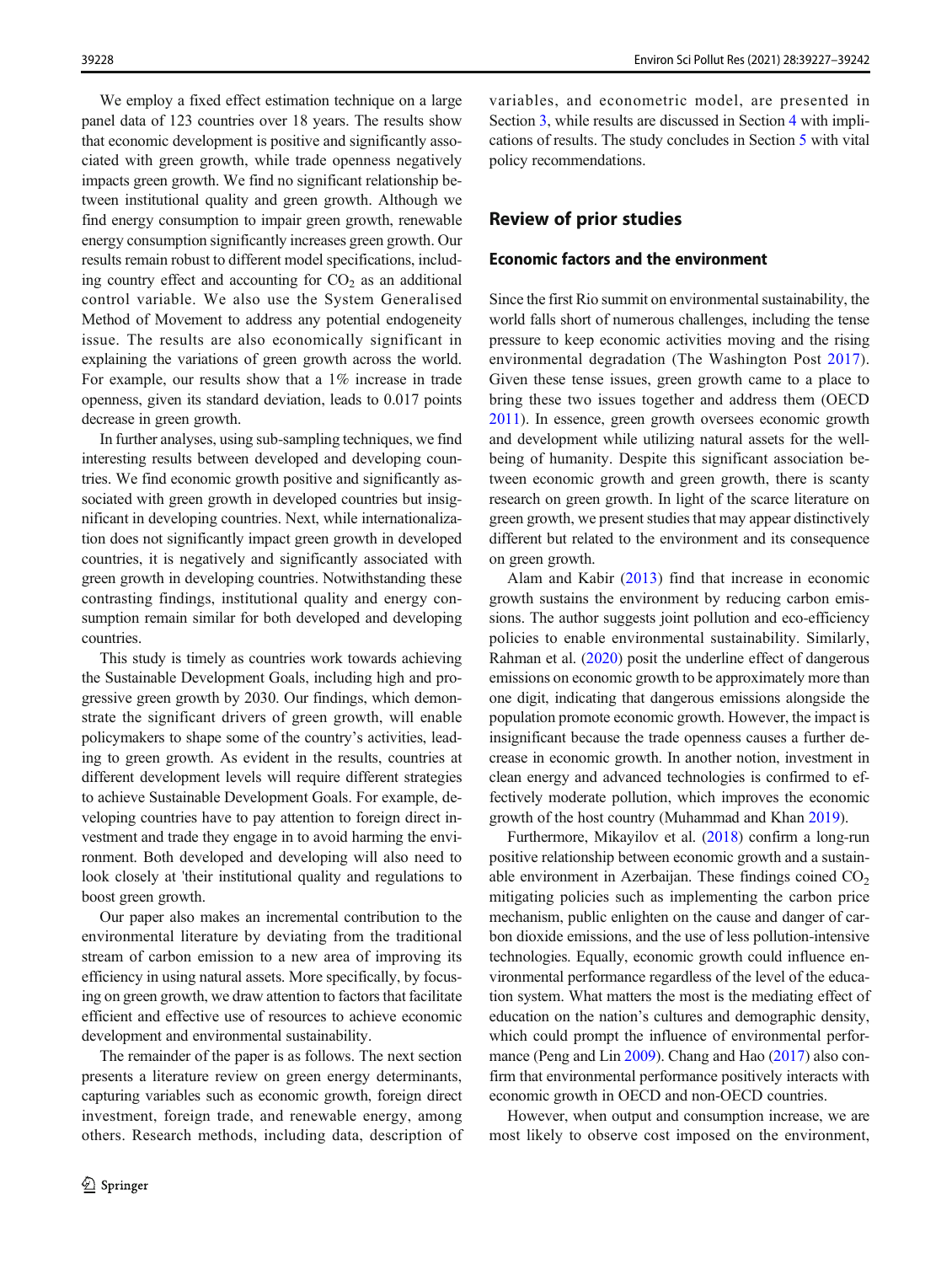which, by implication, increased the consumption of nonrenewable resources to increase pollution levels. Ardakani and Seyedaliakbar ([2019](#page-13-0)) and Xie and Liu [\(2019](#page-15-0)) sustain this claim and argue that economic growth below the turning point could cause more carbon emissions, but economic growth crosses the turning point, and then environmental quality is achieved or improve. Although economic growth enables inhabitants to maintain a higher life expectancy and increase enrolment to school, this impact may not hold volume to contain the pollution (Cracolici et al. [2010](#page-14-0)). Wang et al. [\(2019\)](#page-15-0) find that investment and economic growth jointly contribute to environmental quality. The authors suggest emission mitigation policies that encompass the efficient use of energy, clean technology investment, and promotion of labour standards will cut down the rising emissions.

Similarly, Shahbaz et al. [\(2013](#page-15-0)) confirm economic growth as the major contributor to  $CO<sub>2</sub>$  emission. The authors suggest a reduction at the cost of economic growth and financing the importation of environmentally friendly technologies. More so, the impact of economic growth may differ according to region. In China's central and western region, Chen et al. [\(2019a,](#page-14-0) [b](#page-14-0)) suggest that economic growth increases CO2 emissions when it is below a threshold level but reduces  $CO<sub>2</sub>$ emission when the economic growth rises above a threshold. Adedoyin et al. [\(2020a,](#page-13-0) [b](#page-13-0)) demonstrate that the BRICS economic'  $CO<sub>2</sub>$  emissions are aggravated by economic growth.

## Internalization and the environment

In the quest to grow the economic base, nations are pushed to embrace foreign investment and trade. Through foreign direct investment, a country can improve technological progress as well as promote human capital. Trade helps achieve an efficiency of production by allocating resources in areas where a country has a comparative advantage. However, the effect of both foreign direct investment and trade on the environment has not always been straightforward. Existing studies provide two contrasting findings on the impact of internationalization on the environment. Following the pollution haven hypothesis (Walter and Ugelow [1979](#page-15-0)), critics of internationalization argue that foreign investment and trade serve as a channel for transferring pollution-intensive operations from one country to another. Hence, foreign investment and trade are associated with the poor environmental quality of the host country while lowering pollution (Beradovic [2009\)](#page-13-0). Haug and Ucal [\(2019\)](#page-14-0) and Salahuddin et al. ([2018](#page-14-0)) validate this claim and report that the underlying effect of foreign direct investment on carbon emission is positive and implies that an increase in FDI leads to a deteriorating environment. However, the long-run effect shows no significant relationship between FDI and carbon emissions (Ayamba et al. [2020](#page-13-0)). Meanwhile, trade is found to be asymmetrically correlated with carbon emission; a rise in export causes an increase in carbon emission, while a rise in

import reduces carbon emission in Turkey. The reduction in  $CO<sub>2</sub>$  emissions could have been caused by the transfer of highly emission-intensive production capacities from developed economies to low economies (Essandoh et al. [2020\)](#page-14-0).

The pollution haven hypothesis is directly opposite to the pollution halo hypothesis, which states that internationalization facilitates the transfer of technology and acceptable practices from one country to another, particularly from developed to developing. Hence, foreign investment and trade improve the environmental quality of the host country (Birdsall and Wheeler [1993\)](#page-13-0). There is a considerable amount of literature on which empirical evidence supports this hypothesis (Ayamba et al. [2019](#page-13-0); Cole and Elliott [2003](#page-14-0); Mihci et al. [2005](#page-14-0); Pao and Tsai [2011;](#page-14-0) Romer [1993,](#page-14-0) Zhu et al. [2016\)](#page-15-0). Mihci et al. [\(2005\)](#page-14-0) argue that international investment and trade help fill the technology gap among countries. Shahbaz et al. ([2019](#page-15-0)) argue that allowing free trading in and out of the country can improve environmental quality, but an increase in foreign investment is detrimental to a greener environment. The author suggests investment in technological innovation, capital stock, and the implementation of stringent environmental policies that will re-direct FDI towards green investment.

Furthermore, trade openness and FDI has pushed for healthy economic development, but not without contributing to pollution. However, Muhammad et al. ([2020](#page-14-0)) provide evidence of the positive impact of import and export on the environment. Bopkin [\(2017\)](#page-13-0) suggests that FDI can positively impact the environment if there are quality institutions to monitor foreign investors.

#### Energy-related factors and the environment

High energy consumption is associated with low environmental quality (Bilgen [2014](#page-13-0); Dincer [1998](#page-14-0); Bailis et al. [2005](#page-13-0); Fotis and Polemis [2018](#page-14-0)). Because energy consumption is inevitable in daily life, there is a strong argument for a different mix of energy sources of which renewable energy source has been considered the best alternative. Nonetheless, the empirical evidence on the impact of renewable energy on the environment remains very controversial, although it is perceived by many as a direct positive effect. Saidi and Omri [\(2020\)](#page-15-0), for instance, claim that in order not to cause harm to the economy while promoting environmental quality, the private sector, such as industries, has to imbibe the use of nuclear and renewable energy during production. Equally, investment in human capital could cut-down emissions (Wang et al. [2020](#page-15-0)). Mendonca et al. ([2020](#page-14-0)) confirm similar results in the 50 largest economies across the globe. According to Ikram et al. [\(2020](#page-14-0)), following the international standard's issuance that specifies requirements for an effective environmental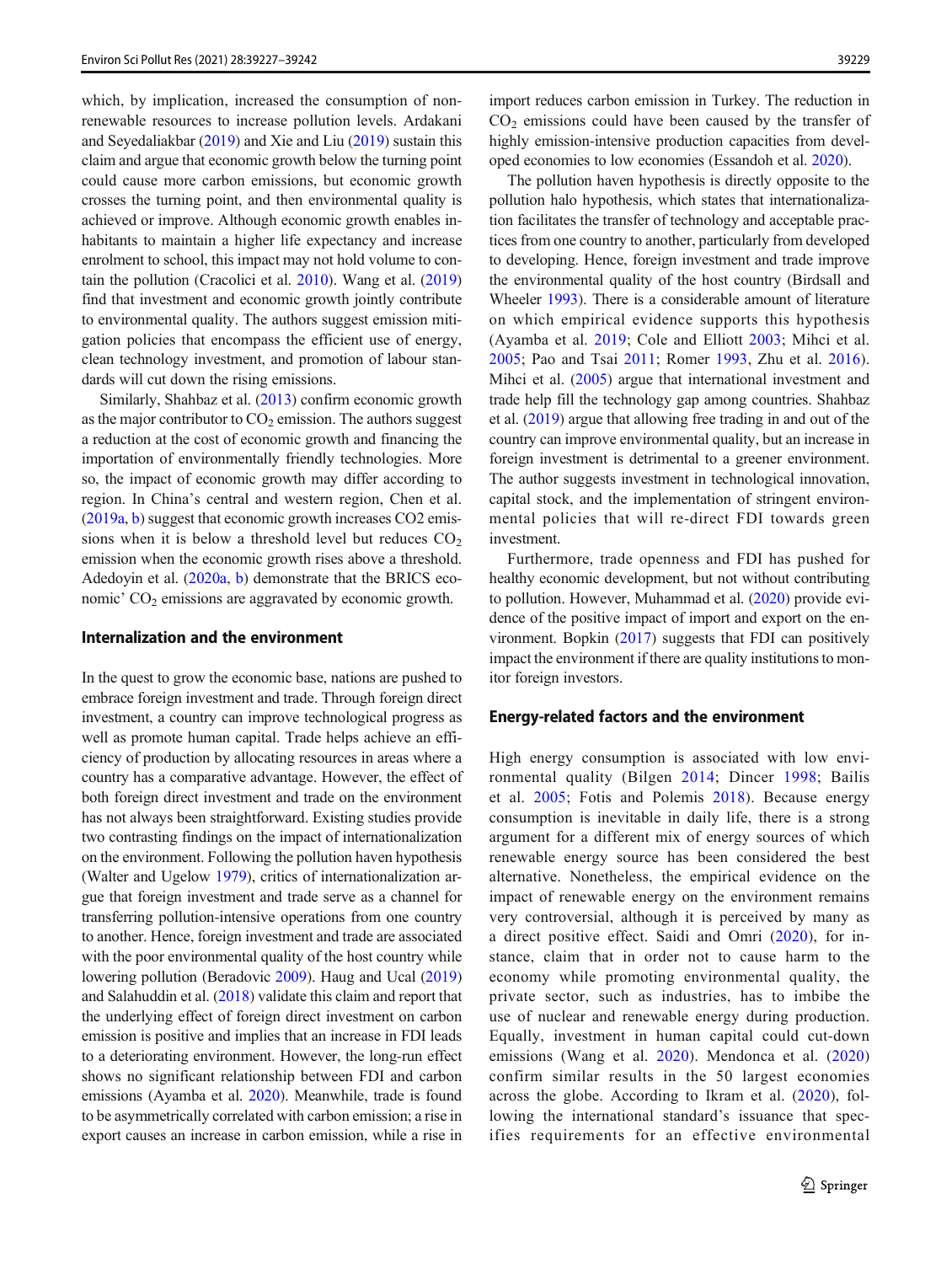<span id="page-3-0"></span>management system known as ISO 14001 has added a tally to factor helping to sustain the environment.

On the negative side, Jebli and Youssef ([2017](#page-14-0)) argue that renewable energy consumption could raise  $CO<sub>2</sub>$ emissions because combustible and wastes renewable energy are highly pollution-intensive energy sources. Hence, carbon emissions are likely to increase. Furthermore, renewable energy alone as an indicator may not effectively reduce the  $CO<sub>2</sub>$  emissions until a fully renewable energy system is implemented, and then renewable energy will cut-down emissions (Pata [2018](#page-14-0); Mitchell and Cleveland [1993](#page-14-0)). Kahouli ([2018](#page-14-0)) reports that increasing renewable energy consumption could increase energy-intensive economic activities.

## Institutional quality and the environment.

The institutional quality, which includes the quality of laws and the strength of enforcement agents can either promote or retard green growth. A well-established institutional quality promotes economic activities while reducing carbon emissions (Salman et al. [2019\)](#page-14-0). Specifically, political-institutional quality provides all the social, governance, and economic readiness to cut down carbon emissions (Sarkodie and Adams [2018](#page-15-0)). High institutional quality is more beneficial in improving a sustainable environment through the effect of trade than in low institutional quality (Ibrahim and Law [2016\)](#page-14-0). Quality institutions also ensure that firms are complying with environmental regulations.

However, a strong enforcement environment with everchanging regulations will likely hamper the growth of firms, especially foreign business flow. There could be less innovation and creativity towards improving the environment (Nguyen et al. [2018\)](#page-14-0). It should be noted that the evidence on the negative impact of institutional quality is fragile. Therefore, Abid [\(2017](#page-13-0)) suggests that some parts of institutional quality, such as government effectiveness and democracy, deteriorate environmental quality while regulatory quality and the rule of law increase sustainability. Democratic institution paves the way for foreign investment at the expense of the environment. The fact is that foreign investors tried to avoid environmental laws; thus, they invest in the economy where such policies are not in place and thereby raise the pollution (Kinda [2011](#page-14-0)).

Previous studies have been conducted linking economic growth, development, renewable energy, foreign direct investment, and trade on the environment. However, the previous failed to account for the green growth determinant. Therefore, we fill this gap by investigating the determinants of green growth across a panel of 123 countries.

#### Developed and developing countries

Given the difference between developed and developing countries regarding economic development and environmental degradation (De Angelis et al. [2019](#page-14-0); Shahbaz et al. [2019\)](#page-15-0), it is likely that their journey to green growth can be different. For example, whereas developing countries have a high pollution rate, developed countries are the largest contributors to CO<sub>2</sub> emission but at a decreasing rate (De Angelis et al. [2019\)](#page-14-0). Shahbaz et al. ([2019](#page-15-0)) argue that the developed countries such as the US maintained policies within "scale effect" to reduce carbon emissions. This is done through investment in technological innovation, addressing capital consumption, and providing informed knowledge about trade liberalization has helped reduce  $CO<sub>2</sub>$  emissions. Likewise, in Western Europe, CO2 emissions are well managed because of the enforcement of policies targeted at improving economic growth and environmental protection simultaneously (Paramati et al. [2017\)](#page-14-0), which is not the case of Eastern Europe, which is made of developing countries. In Eastern Europe,  $CO<sub>2</sub>$  emissions continue to surge beyond because the nation's intent is directed towards tourism to grow its agenda for employment generation, income, and economic development without considering the environment (Paramati et al. [2017](#page-14-0)). This similar feature of most developing countries where there are weak institutions to enforce environmental laws.

In developing countries, Aye and Edoja [\(2017\)](#page-13-0) found that economic growth has a negative impact on carbon emission in developing countries. However, Iwata et al. [\(2012\)](#page-14-0) did not find any significant relationship between economic growth and carbon emission in developed countries. But the authors found a positive impact of energy consumption on carbon emission. Regarding the impact of foreign direct investment and trade, prior studies have found different results for developed and developing countries. Demena and Afesorgbor [\(2020\)](#page-14-0) report that foreign direct investment reduces  $CO<sub>2</sub>$  but the result is stronger in developed countries than in developing countries. However, Khan et al. [\(2020\)](#page-14-0) find FDI to negatively affect the environment in developing countries. Tang [\(2015\)](#page-15-0) also reports a negative impact of FDI on the environment. Similarly, international trade has a negative impact on developing countries (Tawiah et al. [2021](#page-15-0)).

#### Data and methods

## Data and sample selection

The sample selection begins with all 134 countries listed in the OECD database. We drop six countries that have missing data for more than 3 years on green growth. Next, we drop five countries with missing data from World Development Indicators. Our final sample covers a large panel of data of 123 developed and developing countries over 18 years (2000–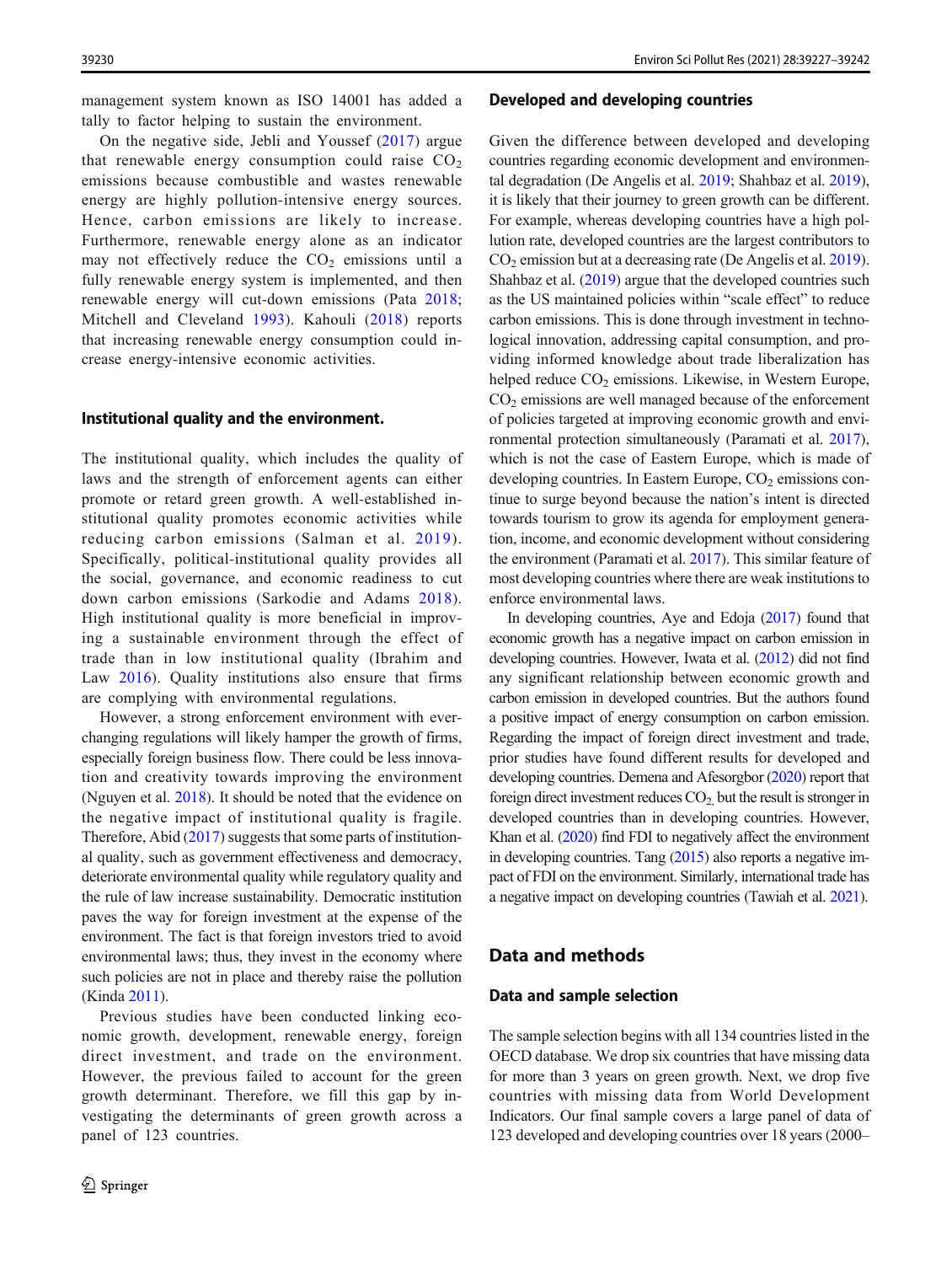2017). We begin in 2000 and end in 2017 because the OCED data on green growth is limited to only this period.

## Measurement of variables

Green growth According to the OECD Statistic [\(2020\)](#page-14-0), green growth is the measure of efficient use of natural capital. Green growth indicates whether economic growth is becoming greener. It captures aspects of production which are rarely quantified in economic models and accounting frameworks. Green growth is measured by the environmental and resource productivity of a country. The higher the value, the more the country's economic growth is becoming greener. Data is sourced from OECD statistics.

Economic factors These factors include the general economic activities of a country. We use GDP per capita to measure the effect of economic development on green growth. Similarly, we use annualized GDP growth to measure the impact of economic growth. Both variables are collected from World Development Indicators.

Internationalization factors These determinants include trade openness and foreign direct investment. These factors are used to examine how foreign activities drive green growth. Trade openness is measured by the sum of imports and export as a percentage of GDP. Foreign direct investment is measured by the net inflow of foreign direct investment as a percentage of GDP. Following the pollution haven and pollution halo hypothesis, we expect the relationship between internationalization factors and green growth to go either way. Data on import, export, and foreign direct investment are sourced from World Development Indicators.

Institutional quality factors Although there are different measurements of the institutional quality of a country including, the legal origin, bureaucratic quality, the Worldwide Governance Indicators (WGI) by Kaufmann and Kraay ([2018\)](#page-14-0) is the most widely used proxy for institutional quality (Elamer et al. [2020;](#page-14-0) Konara and Shirodkar [2018](#page-14-0); Tunyi et al. [2020\)](#page-15-0). Therefore, we use the six WGI indicators to measure the institutional quality of a country. These six indicators are government effectiveness, political stability, absence of violence, regulatory quality, the rule of law, voice and accountability, and control of corruption. According to Kaufman and Kraay [\(2018](#page-14-0)), these indicators cover institutional quality and governance's core areas. Although each indicator covers different aspects of institutional quality, including all the six indicators in a single model as individual variables will create multicollinearity due to the high correlation (seen Table [9](#page-12-0) of Appendix 2). To capture all the six indicators without the problem

of multicollinearity, we follow prior studies such as Elamer et al., (2020), Konara and Shirodkar [\(2018](#page-14-0)), and Tunyi et al. [\(2020\)](#page-15-0) and use the principal component analysis (PCA) technique to construct a single composite index from all the six indicators. The PCA statistics presented in Table [10](#page-13-0) of Appendix 2 show that the first principal component explains about 86.65% of the variance among the components, whereas the other five components altogether capture less than 2% of the variance. Consequently, we use only the first principal component to predict the sample countries' institutional quality index. We find our constructed index to be positively and significantly correlated with the average of the six indicators.

Energy-related factors This group of determinants is related to the type and level of energy consumption in the country. It includes energy consumption measured by energy use and the type of energy consumption measured by renewable energy. Data on energy-related variables are collected from World Development Indicators.

Control factors We control for other factors that are likely to influence green growth. We use a log *population* and *popula*tion growth to control the effect of growing human activities on green growth. A large population exerts an enormous influence on the environment (Aller et al. [2015](#page-13-0)); therefore, we expect a positive relationship between population and green growth. We also use the Forest area as a percentage of the total land area to control the effect of a green environment on green growth. Arguably, countries with large forest areas are most likely to have access to a large pool of greener resources and increase green growth. Natural resource extraction has been found to have negatively affected the environment (Bokpin [2017](#page-13-0); López [1994\)](#page-14-0); hence we use resource rent to control for the effect of continuous extraction of natural resources on green growth.

#### Pre-regression and econometric modelling

We perform different pre-regression tests to determine the appropriate estimate technique for the analysis. First, we test the correlation among the independent and control variables. Table [2](#page-6-0) contains the result of the Pearson pairwise correlation matrix between the variables. The results show precursory evidence that selected variables are good for controlling for relevant factors that may influence domestic credit. However, none of the variables possesses any threat of multicollinearity, because all the coefficient is less than the standard threshold (Field [2000;](#page-14-0) Tabachnick and Fidell [2013](#page-15-0)). Next to minimize potential misspecification, we perform the Hausman test to choose between random effect and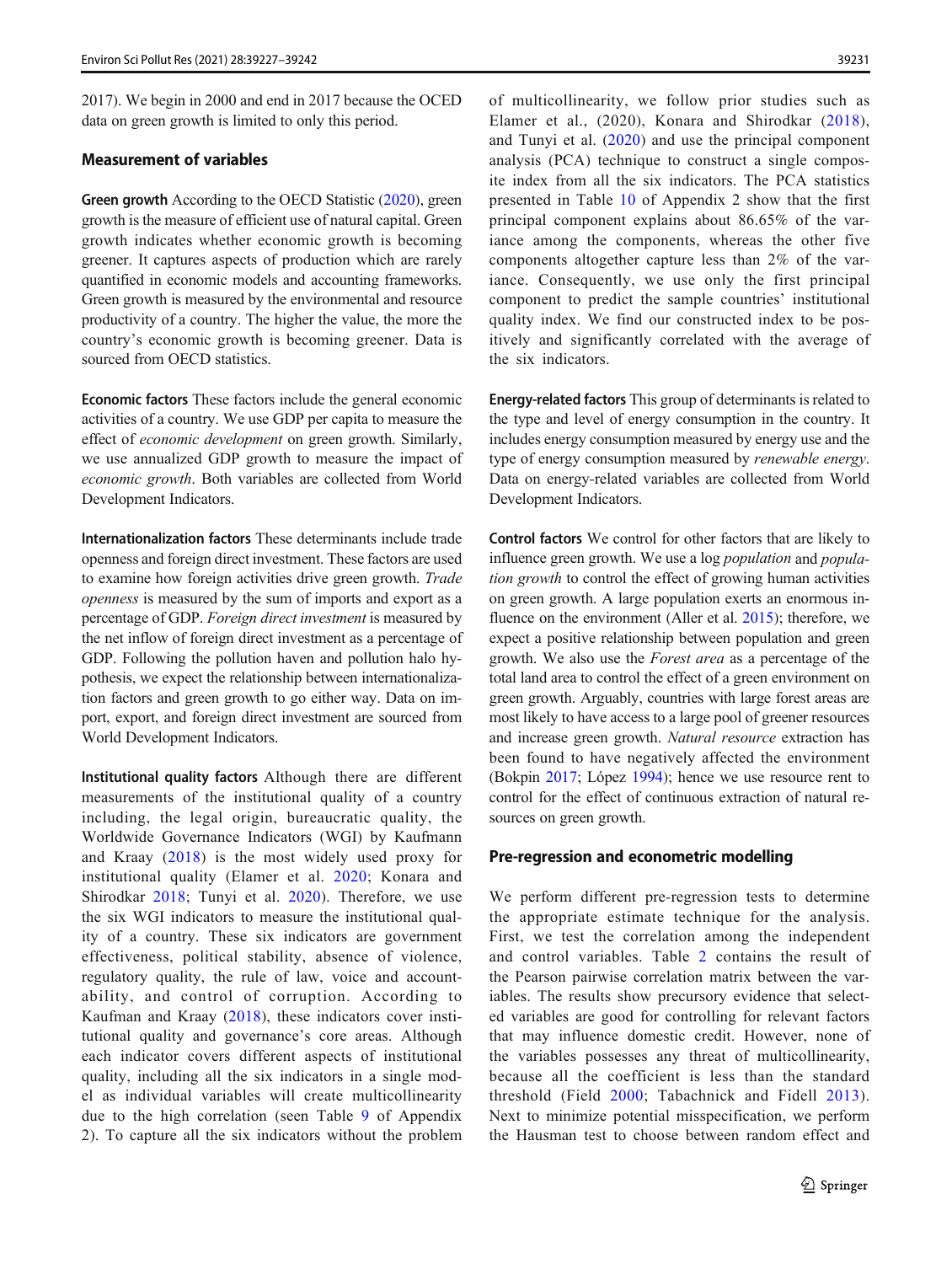<span id="page-5-0"></span>fixed effect estimation technique. The Hausman test results suggest that effects are not independent; hence, the use of the fixed effect is appropriate as opposed to the random effect.

Having established the data's appropriateness for ordinary least square modelling, we fit our baseline as follows:

Green grwoth<sub>it</sub> =  $a + \beta_1$ (Determinants)<sub>it</sub>

$$
+\beta_2(\text{Control variables})_{it} +
$$
 (1)

where Determinants take on economic factors, internationalization factors, institutional quality factor, or energy-related factor respective equations. it represent country and time respectively, and  $\varepsilon_{it}$  is the associated error. All variables are defined in Tables 1and [2.](#page-6-0)

## Results, discussion, and implications for policy

#### Descriptive statistics

The descriptive statistics, including the mean,  $25<sup>th</sup>$  percentile, median 95<sup>th</sup> percentile, and the standard deviation of all the variables, are presented in Table [3](#page-6-0). The mean of green growth is 5.977, with a large standard deviation of 4.058, indicating different stages of green growth among the sample size. The mean of economic growth of 3.930, which is lower than the mean of green growth, shows that environmental and resource productivity increases even when general economic growth is low. We observe large variations across almost all the independent variables, suggesting that these variables could explain the green growth variations. The number of observations

#### Table 1 Description and sources of variables

| Variable name             | Measurement                                                                                                                                                                                                                                                                  | Source                          |
|---------------------------|------------------------------------------------------------------------------------------------------------------------------------------------------------------------------------------------------------------------------------------------------------------------------|---------------------------------|
| Green growth              | Environmental and resources productivity                                                                                                                                                                                                                                     | <b>OECD</b> Statistics          |
| Economic determinants     |                                                                                                                                                                                                                                                                              |                                 |
| Economic development      | Gross domestic product divided by population                                                                                                                                                                                                                                 | World Development Indicators    |
| Economic growth           | Annualized growth in gross domestic product                                                                                                                                                                                                                                  | World Development Indicators    |
| Internationalization      |                                                                                                                                                                                                                                                                              |                                 |
| Trade openness            | The sum of import and export as a percentage of gross<br>domestic product                                                                                                                                                                                                    | World Development Indicators    |
| Foreign direct investment | The net inflow of foreign direct investment as a percentage of<br>gross domestic product                                                                                                                                                                                     | World Development Indicators    |
| Institutional quality     |                                                                                                                                                                                                                                                                              |                                 |
| Institutional quality     | A composite index of the six Worldwide Governance<br>Indicators                                                                                                                                                                                                              | Worldwide Governance Indicators |
| Energy determinants       |                                                                                                                                                                                                                                                                              |                                 |
| Energy consumption        | Energy use refers to the use of primary energy before<br>transformation to other end-use fuels, which is equal to in-<br>digenous production plus imports and stock changes, minus<br>exports and fuels supplied to ships and aircraft engaged in<br>international transport | World Development Indicators    |
| Renewable energy          | Renewable energy consumption is the share of renewable<br>energy in total final energy consumption                                                                                                                                                                           | World Development Indicators    |
| $CO2$ emission            | Carbon dioxide emissions are those stemming from the<br>burning of fossil fuels and the manufacture of cement. They<br>include carbon dioxide produced during the consumption of<br>solid, liquid, and gas fuels and gas flaring                                             | World Development Indicators    |
| Control variables         |                                                                                                                                                                                                                                                                              |                                 |
| Population                | The estimated headcount of residents living in the country                                                                                                                                                                                                                   | World Development Indicators    |
| Population growth         | Annualized growth in population                                                                                                                                                                                                                                              | World Development Indicators    |
| Forest area               | Forest area is land under natural or planted stands of trees of at<br>least 5 m in situ, whether productive or not, and excludes<br>tree stands in agricultural production systems and trees in<br>urban parks and gardens. Measure as the percentage of the<br>total land   | World Development Indicators    |
| Resource rent             | Total natural resources rents are the sum of oil rents, natural gas<br>rents, coal rents (hard and soft), mineral rents, and forest<br>rents as a percentage of gross domestic product                                                                                       | World Development Indicators    |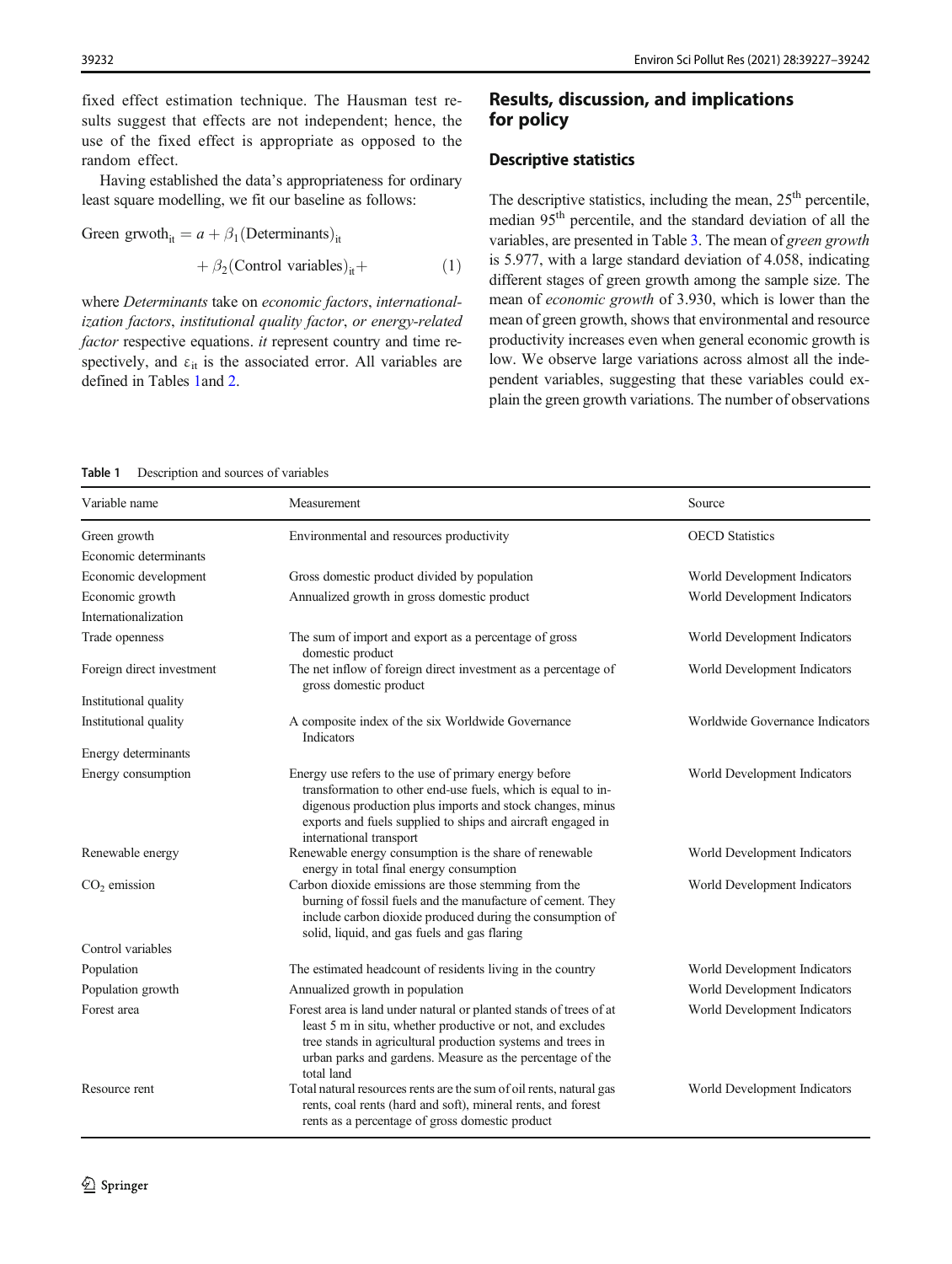<span id="page-6-0"></span>

| Table 2<br>Pearson pairwise correlation matrix |         |         |         |                |         |              |        |         |         |         |         |    |
|------------------------------------------------|---------|---------|---------|----------------|---------|--------------|--------|---------|---------|---------|---------|----|
| Variables                                      |         | 2       | 3       | 4              | 5       | 6            | 7      | 9       | 10      | 12      | 13      | 14 |
| Economic development                           |         |         |         |                |         |              |        |         |         |         |         |    |
| Economic growth                                | $-0.26$ |         |         |                |         |              |        |         |         |         |         |    |
| Foreign direct investment                      | 0.18    | $-0.04$ | 1       |                |         |              |        |         |         |         |         |    |
| Trade openness                                 | 0.3     | 0.03    | 0.19    |                |         |              |        |         |         |         |         |    |
| Institutional quality                          | 0.82    | $-0.22$ | 0.19    | 0.32           |         |              |        |         |         |         |         |    |
| Energy consumption                             | 0.66    | $-0.06$ | 0.08    | 0.17           | 0.51    | $\mathbf{1}$ |        |         |         |         |         |    |
| Renewable energy                               | $-0.57$ | 0.11    | $-0.11$ | $-0.26$        | $-0.38$ | $-0.37$      |        |         |         |         |         |    |
| CO <sub>2</sub> emissions                      | 0.61    | $-0.02$ | 0.08    | 0.16           | 0.41    | 0.9          | $-0.5$ |         |         |         |         |    |
| Forest area                                    | $-0.01$ | $-0.06$ | $-0.06$ | $-0.05$        | 0.05    | $-0.12$      | 0.3    | $-0.16$ |         |         |         |    |
| Resource rent                                  | $-0.15$ | 0.21    | $-0.06$ | $-0.09$        | $-0.4$  | 0.14         | 0.01   | 0.24    | $-0.09$ |         |         |    |
| Population                                     | $-0.26$ | 0.08    | $-0.13$ | $-0.42$        | $-0.3$  | $-0.31$      | 0.13   | $-0.23$ | $-0.06$ | $-0.01$ |         |    |
| Population growth                              | $-0.12$ | 0.18    | $-0.03$ | $\overline{0}$ | $-0.23$ | 0.22         | 0.16   | 0.27    | $-0.2$  | 0.47    | $-0.02$ |    |

(N) is not the same for all variables, resulting in unbalanced data in the estimations.

## Main results

The fixed effect ordinary least square estimations are presented in Table [4](#page-7-0). To mitigate potential bias results, the countryfixed effect is included in all the models. The results of economic determinants are presented in column 1. The economic development proxy coefficient by GDP per capita is positive and significant at 1%, indicating a positive relationship between economic development and green growth. However, the coefficient of economic growth is not significant. Therefore, our results in column 1 imply that high economic development promotes sustainable environmental and economic growth. The results are consistent with the assumption that countries with high GDP per capita have the resources to provide incentives towards a greener environment.

In column 2, we regress the internationalization factors, namely, trade openness and foreign direct investment on green growth. The results show that trade openness has a negative and significant association with green growth, which is in line with the findings of Alola et al. [\(2019a](#page-13-0), [b\)](#page-13-0), whereas foreign direct investment also has a negative but insignificant relationship. These results suggest that countries that engage in more international business are more likely to experience a decline in green growth. The result is consistent with the pollution haven hypothesis, which states that the flow of international business deteriorates the environmental quality of the host country because of the transfer of pollution-intensive operations from one country to the other.

As presented in column 3 of Table [4](#page-7-0), the result of institutional quality is insignificant, suggesting that the level of

| Variables                 | N    | Mean     | P <sub>25</sub> | Median   | P95    | <b>SD</b> |
|---------------------------|------|----------|-----------------|----------|--------|-----------|
| Green growth              | 2214 | 5.977    | 3.343           | 4.963    | 13.26  | 4.058     |
| Economic development      | 2210 | 8.645    | 7.474           | 8.612    | 10.88  | 1.504     |
| Economic growth           | 2214 | 3.930    | 1.937           | 3.841    | 10.000 | 4.214     |
| Trade openness            | 2214 | 86.34    | 55.62           | 77.60    | 163.8  | 53.89     |
| Foreign direct investment | 2110 | 3.225    | 0.0511          | 0.523    | 11.94  | 17.37     |
| Institutional quality     | 2214 | 2.85e-09 | $-1.754$        | $-0.462$ | 3.998  | 2.280     |
| Energy consumption        | 1862 | 2.670    | 650.4           | 1.615    | 8.512  | 3.055     |
| Renewable energy          | 1968 | 28.28    | 5.658           | 19.13    | 86.22  | 27.49     |
| Population                | 2214 | 16.30    | 15.24           | 16.17    | 18.89  | 1.661     |
| Population growth         | 2214 | 1.357    | 0.414           | 1.159    | 3.634  | 1.672     |
| Forest area               | 2091 | 30.76    | 11.03           | 31.13    | 68.41  | 22.15     |
| Natural resources         | 2210 | 7.887    | 0.530           | 2.387    | 35.75  | 11.81     |
| $CO2$ emissions           | 2081 | 5.941    | 1.151           | 3.808    | 19.64  | 7.306     |

Table 3 Descriptive statistics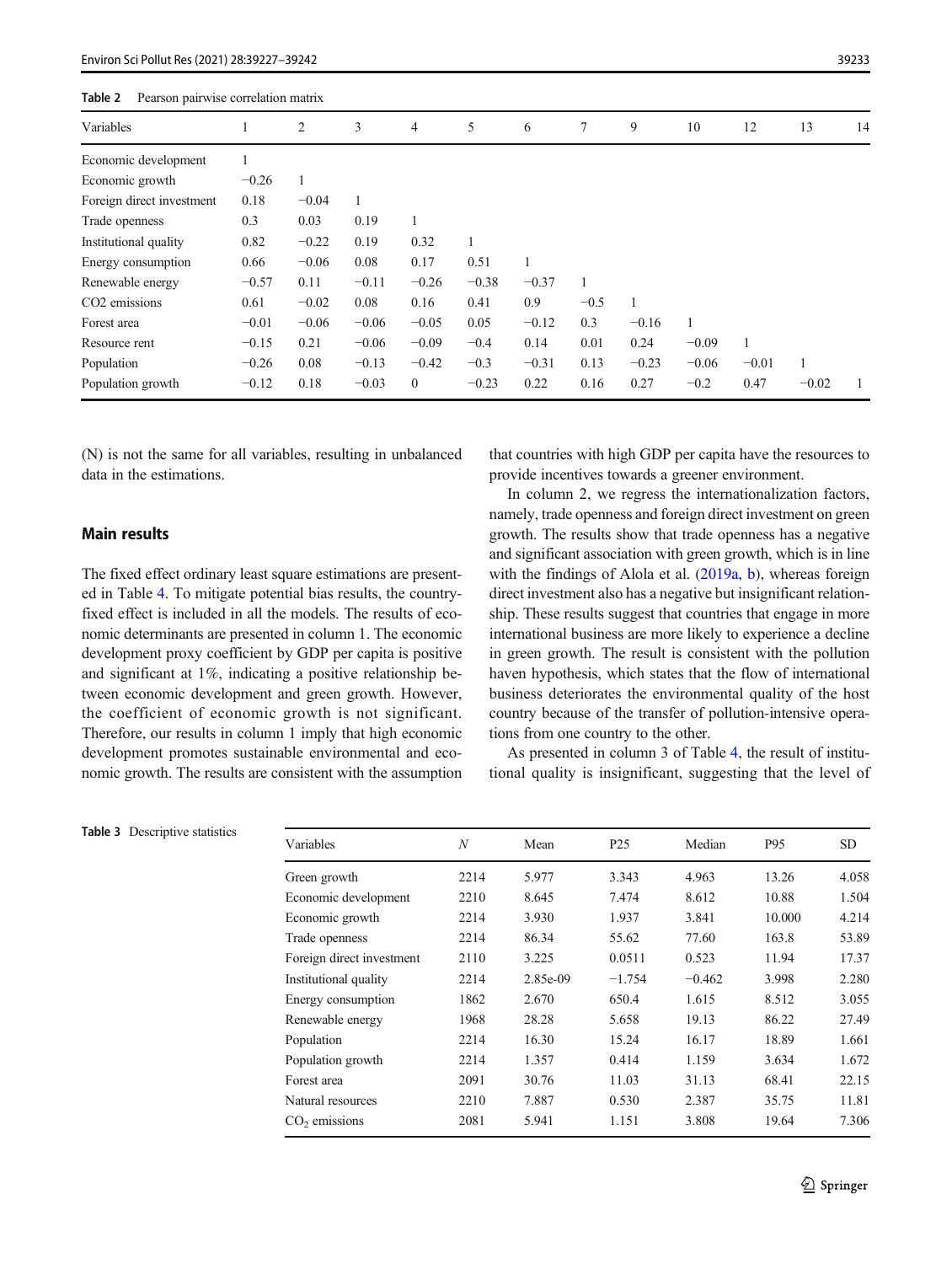#### <span id="page-7-0"></span>39234 Environ Sci Pollut Res (2021) 28:39227–39242

| Table 4<br>Main results |  |
|-------------------------|--|
|-------------------------|--|

|                           | (1)                   | (2)                    | (3)                   | (4)                       | (5)                       |
|---------------------------|-----------------------|------------------------|-----------------------|---------------------------|---------------------------|
| Variables                 | Economic              | Internationalization   | Institutional quality | Energy                    | All factors               |
| Economic development      | $0.282**$ (0.139)     |                        |                       |                           | $0.461***(0.151)$         |
| Economic growth           | $-0.000394(0.00895)$  |                        |                       |                           | $-0.00219(0.00854)$       |
| Trade openness            |                       | $-0.00196*(0.00103)$   |                       |                           | $-0.00430**$ (0.00217)    |
| Foreign direct investment |                       | $-0.00355(0.01860)$    |                       |                           | $-0.00208(0.00175)$       |
| Institutional quality     |                       |                        | 0.00187(0.0132)       |                           | 0.00108(0.0116)           |
| Energy consumption        |                       |                        |                       | $-0.000337***$ (5.63e-05) | $-0.000333***$ (5.12e-05) |
| Renewable energy          |                       |                        |                       | $0.117***(0.00862)$       | $0.117***(0.00818)$       |
| Population                | $-3.761***(0.366)$    | $-3.867***(0.336)$     | $-3.850***(0.363)$    | $-3.250***(0.412)$        | $-2.984***(0.374)$        |
| Population growth         | $-0.0206(0.0349)$     | $-0.0121(0.0317)$      | $-0.0120(0.0345)$     | $-0.00990(0.0341)$        | $-0.0217(0.0306)$         |
| Forest area               | $0.0488*(0.0250)$     | $0.0877***(0.0240)$    | $0.0484*(0.0249)$     | $-0.0575**$ (0.0284)      | 0.000734(0.0266)          |
| Natural resources         | $-0.0261***(0.00827)$ | $-0.0252***$ (0.00814) | $-0.0269***(0.00815)$ | $-0.0513***(0.00942)$     | $-0.0551***$ (0.00933)    |
| Constant                  | $59.72***$ $(5.860)$  | $62.59***$ $(5.175)$   | $63.32***$ $(5.587)$  | $53.12***$ (6.392)        | $44.17***$ (6.095)        |
| Country effect            | Yes                   | Yes                    | Yes                   | Yes                       | <b>Yes</b>                |
| Observations              | 2087                  | 1990                   | 2087                  | 1858                      | 1767                      |
| R-squared                 | 0.901                 | 0.912                  | 0.901                 | 0.917                     | 0.931                     |
| Number of countries       | 123                   | 123                    | 123                   | 123                       | 123                       |

Standard errors in parentheses

 $***p<0.01, **p<0.05, *p<0.1$ 

institutional quality is not a significant determinant of green growth. This is probably because most countries still do not have specific regulations on the sustainable use of natural assets. This is because most regulations on environmental protection are viewed to be counterproductive to economic growth and development (De Angelis et al. [2019](#page-14-0); Wolde-Rufael and Weldemeskel [2020](#page-15-0))

Column 4 contains the results of energy consumption as a determinant of green growth. As expected, high energy consumption is associated with a decrease in green growth. The coefficient of *energy consumption* (−0.000337<sup>\*\*\*</sup>) is negative and highly significant, indicating an inverse relationship between the use of energy and green growth. However, the positive coefficient of *renewable energy*  $(0.117***)$  at a 1% significance level suggests that the type of energy matters in attaining green growth. More specifically, the results show

## that renewable energy consumption leads to an increase in green growth. Arguably, renewable energy sources make efficient and effective use of natural assets in general production and consumption than any other energy source.

Finally, in column 5, we combine all the factors, including the control variables, into a single equation. The results are not qualitatively different from the individual equations, confirming the results presented in columns 1–4. We find that both economic development and trade openness are larger in the combined equation than the individual equations.

Collectively, the results presented in Table 4 show that internationalization factors such as trade openness derive down green growth, while economic development is associated with increased green growth. Energy consumption has a negative impact on green growth; however, renewable energy consumption increases green growth.

| Table 5 | Economic significance |
|---------|-----------------------|
|---------|-----------------------|

| Variables                 | Economic | Internationalization | Institutional quality | Energy     | All factors |
|---------------------------|----------|----------------------|-----------------------|------------|-------------|
| Economic development      | 0.07096  |                      |                       |            | 0.11600     |
| Economic growth           | NA       |                      |                       |            | <b>NA</b>   |
| Trade openness            |          | $-0.01767$           |                       |            | $-0.03877$  |
| Foreign direct investment |          | NA                   |                       |            | NA          |
| Institutional quality     |          |                      | <b>NA</b>             |            | <b>NA</b>   |
| Energy consumption        |          |                      |                       | $-0.17225$ | $-0.17020$  |
| Renewable energy          |          |                      |                       | 0.53812    | 0.53812     |

Economic significance is calculated for only variables that are significant using the following formula

Economic significance  $=$   $\frac{(C\text{efficient}*\text{standard deviation})}{\text{Mean of green growth}}$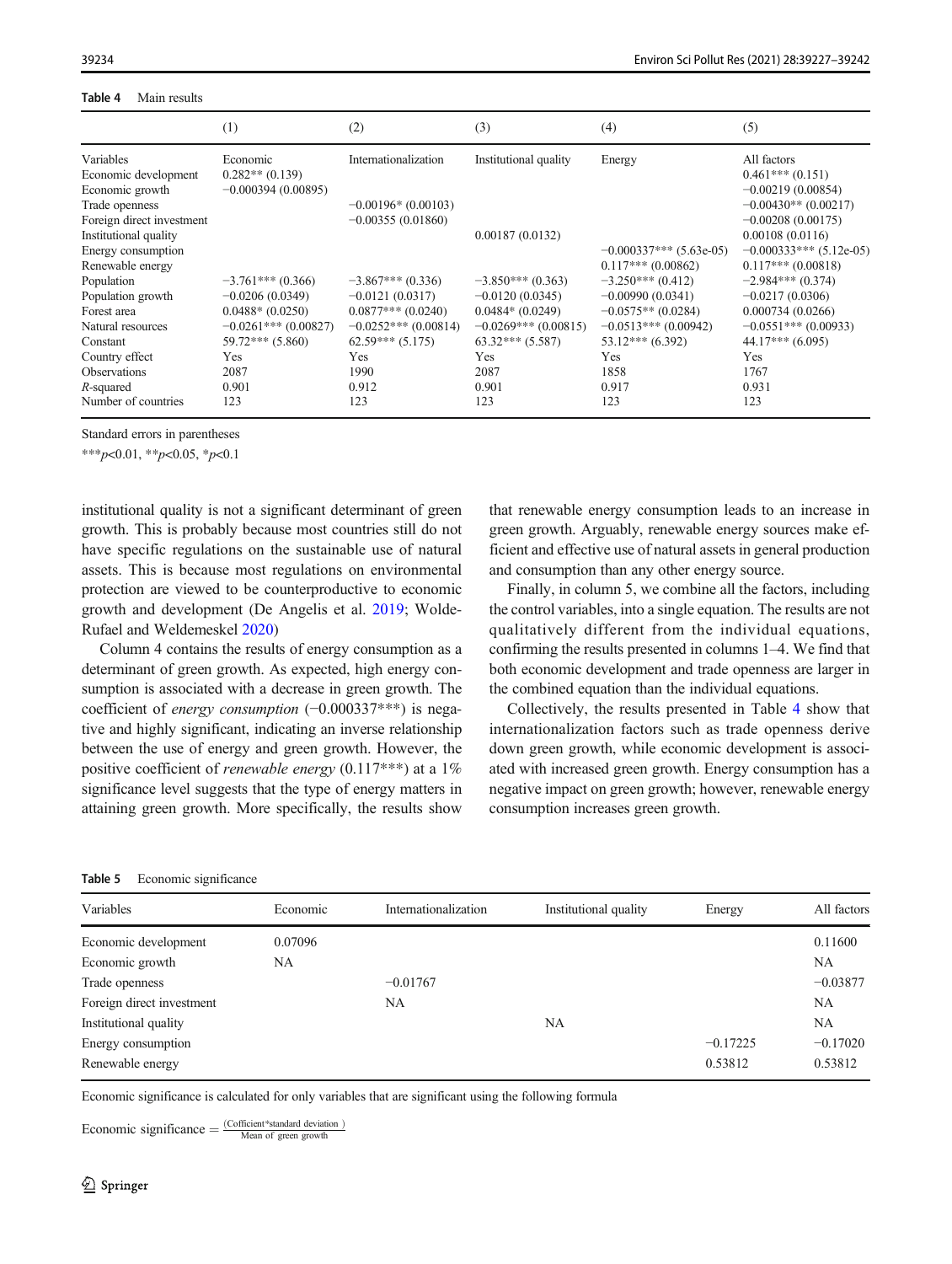| <b>Notice of the Constant</b><br>$\cdot$ pute $\cdot$<br>i |  |
|------------------------------------------------------------|--|
| C CAR CAR                                                  |  |
|                                                            |  |

<span id="page-8-0"></span>

|                                             | Developed       |                                    |                     |                                         |                                                                    | Developing           |                                    |                     |                                   |                                                                             |
|---------------------------------------------|-----------------|------------------------------------|---------------------|-----------------------------------------|--------------------------------------------------------------------|----------------------|------------------------------------|---------------------|-----------------------------------|-----------------------------------------------------------------------------|
|                                             |                 | $\widehat{c}$                      | $\odot$             | $\widehat{E}$                           | $\odot$                                                            | $\widehat{\circ}$    | $\odot$                            | $\circledast$       | $\circledcirc$                    | $\frac{1}{2}$                                                               |
| Variables                                   | Economic        | Internationalization Institutional |                     | Energy                                  | All factors                                                        | Economic             | Internationalization Institutional |                     | Energy                            | All factors                                                                 |
| Economic                                    | $0.302*(0.160)$ |                                    | quality             |                                         | $0.551***$ (0.147) $0.832***$                                      |                      |                                    | quality             |                                   | $0.313**$ (0.103)                                                           |
| Economic growth<br>development              | $0.0375***$     |                                    |                     |                                         | $0.0384***$                                                        | $-0.178$<br>-0.00299 |                                    |                     |                                   | $-0.00158(0.0110)$                                                          |
| Trade openness                              | (0.00938)       | 0.000503                           |                     |                                         | $\begin{array}{c} (0.00801) \\ -0.000817 \\ (0.00160) \end{array}$ | (0.0109)             | $-0.0120***$                       |                     |                                   | $-0.0102***$ (0.00303)                                                      |
| Foreign direct                              |                 | $(0.00171)$<br>-0.000527           |                     |                                         | $-0.000614$                                                        |                      | $(0.00267)$<br>-0.0128***          |                     |                                   | $-0.00601**$ (0.00292)                                                      |
| Institutional quality<br>investment         |                 | (0.00117)                          | 0.00254             |                                         | $(0.00100)$<br>$-0.00183$                                          |                      | (0.00295)                          | 0.00676             |                                   | 0.000682 (0.0153)                                                           |
| Energy                                      |                 |                                    | (0.011)             | $(4.98e-05)$<br>$-0.0002$ ***           | $(0.00942)$<br>-0.0001***                                          |                      |                                    | (0.0169)            | $-0.00020***$                     | $-0.000131*(7.12e-05)$                                                      |
| Renewable energy<br>consumption<br>Constant | 6.515(4.248)    | 13.74*** (3.703)                   | $10.42***$          | $0.101***$ (0.0119)<br>14.49*** (5.065) | $(5.35e-05)$<br>0.113*** (0.0118)<br>5.847 (5.163)                 | $106.3***$           | 127.0*** (8.505)                   | $119.6***$          | $(05.5***(11.13))$                | $(8.14e{-0.5})$<br>0.107*** (0.0112) 0.0923*** (0.0102)<br>105.0*** (10.92) |
| Country effect                              | Yes             |                                    | (3.674)             |                                         |                                                                    | (9.692)<br>Yes       | Yes                                | (9.294)             |                                   |                                                                             |
| Observations                                | 578             |                                    |                     |                                         |                                                                    |                      |                                    |                     |                                   |                                                                             |
| R-squared                                   | 0.943           | Yes<br>56133<br>243                | yes<br>58341<br>234 | yes<br>536<br>234                       | yes<br>25<br>25<br>24                                              | 1509<br>0.905        | $\frac{1429}{0.919}$               | yes<br>1503<br>2038 | Y <sub>82</sub><br>13214<br>0.914 | Yes<br>1246<br>0.931<br>89                                                  |
| Number of countries 34                      |                 |                                    |                     |                                         |                                                                    | 89                   |                                    |                     |                                   |                                                                             |
|                                             |                 |                                    |                     |                                         |                                                                    |                      |                                    |                     |                                   |                                                                             |
|                                             |                 |                                    |                     |                                         |                                                                    |                      |                                    |                     |                                   |                                                                             |

Standard errors in parentheses \*\*\*p<0.01, \*\*p<0.05, \*p<0.1 Standard errors in parentheses

\*\*\*p<0.01, \*\*p<0.05, \*p<0.1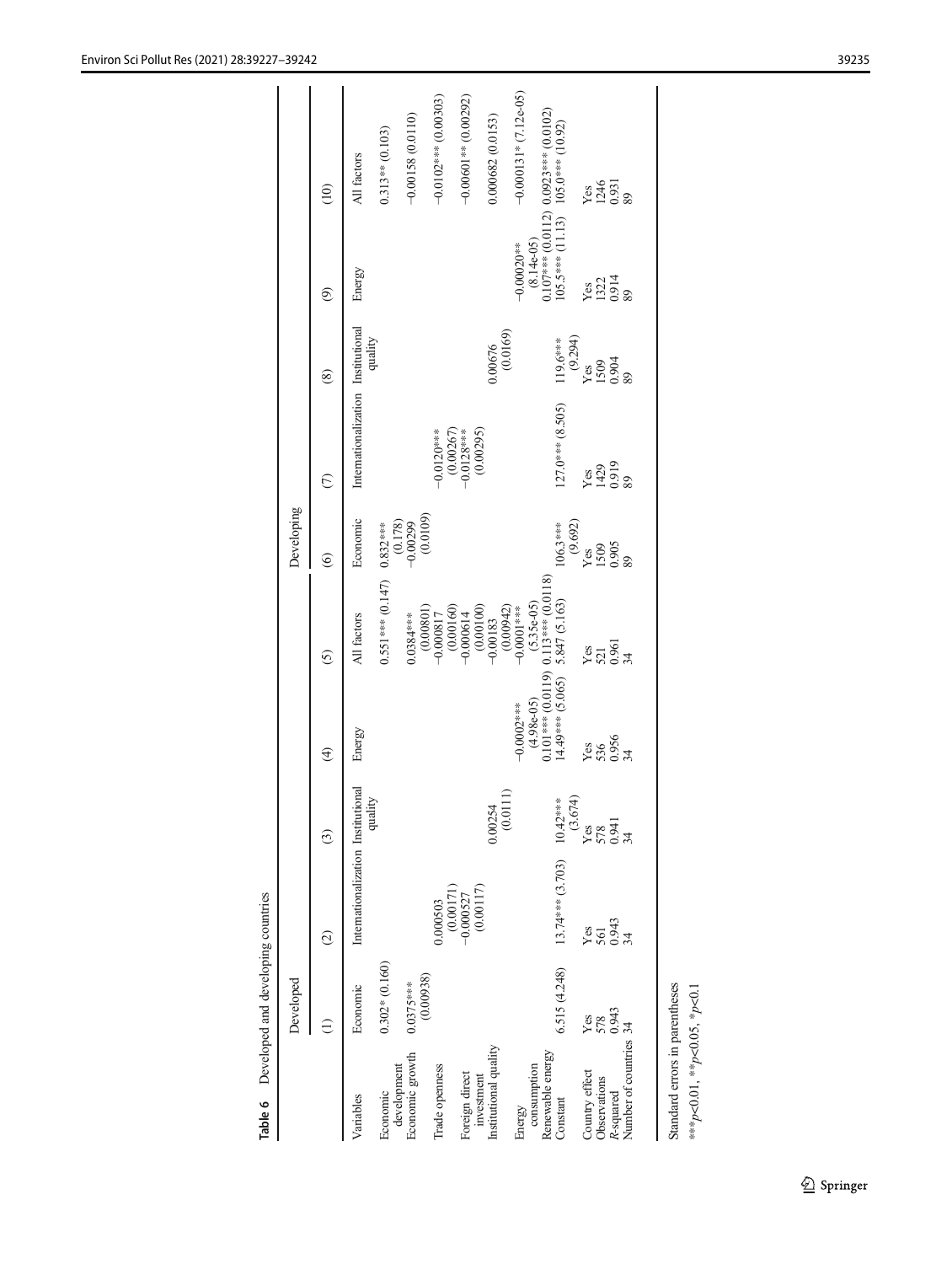<span id="page-9-0"></span>The results of most control variables meet the standard assumption. For example, the population and extraction of natural resources are associated with a decrease in green growth. In contrast, countries with large forest areas experience green growth. The large and consistent R-squared across all the models signals how well the selected variables explain green growth variations.

To check the sanity of our results, we present the economic significance of the determinants that are statistically significant in Table [4.](#page-7-0) The results in Table [5](#page-7-0) show that all the statistically significant variables are also economically significant. For instance, the results in column 1 show that an increase in economic development leads to an increase in green growth by 0.0709. However, an increase in trade openness leads to a decrease in green growth by 0.017. Similar energy consumption decreases green growth by 0.172, but renewable energy consumption increases green growth by 0.538. The economic significance is calculated as (coefficient\*standard deviation)/ mean of green growth.

## Developed and developing countries

Given that our sample size is large, it is likely that our results could be driven by a particular set of countries, especially developed or developing countries. The level of environmental pollution differs between developed and developing. Whereas developing countries have a high pollution rate, developed countries are the largest contributors to  $CO<sub>2</sub>$  emission but at a decreasing rate (De Angelis et al. [2019\)](#page-14-0). Furthermore, developed countries have high economic development but slow economic growth compared to the high economic growth but low economic development of developing countries. What is more, our large sample size contains 89 developing countries and 34 developed countries; hence, developing countries can drive our main results. Consequently, in this section, we use sub-sampling estimation techniques to check whether the results on green growth determinants differ between developed and developing countries.

The results which are presented in Table [6](#page-8-0) reveal interesting and contrasting findings between developed countries and developing countries. First, on the economic determinants, economic development is positive and significant for both developed and developing countries, which is consistent with the full sample in Table [4](#page-7-0). However, economic growth is positive and significant for developed countries (Alola et al. [2019a,](#page-13-0) [b\)](#page-13-0) but is insignificant for developing countries. This contrasting result suggests that developing countries that are growing fast are over-utilizing their natural assets, but developed countries experiencing fast economic growth are efficient in managing their natural assets towards green growth. This is consistent with Shahbaz et al. [\(2019\)](#page-15-0) and Akadiri et al. [\(2019\)](#page-13-0) findings that developed countries incorporate efficient technical process in their growth to reduce carbon emissions.

Second, on internationalization factors, the results show that both trade openness and foreign direct investment do not have a significant relationship with green growth in

Table 7 Accounting for CO2 emissions

|                           | (1)                    | (2)                       | (3)                       | (4)                        |
|---------------------------|------------------------|---------------------------|---------------------------|----------------------------|
| Variables                 | Full sample            | Full sample               | Developed                 | Developing                 |
| $CO2$ emissions           | $-0.224***(0.0211)$    | $-0.104***$ (0.0259)      | $-0.00804(0.0178)$        | $-0.0148(0.0455)$          |
| Economic development      |                        | $0.526***(0.151)$         | $0.549***(0.148)$         | 0.328(0.208)               |
| Economic growth           |                        | $-0.000337(0.00851)$      | $0.0385***(0.00801)$      | $-0.00156(0.0110)$         |
| Trade openness            |                        | $-0.00510**$ (0.00217)    | $-0.000904(0.00161)$      | $-0.0102***$ (0.00303)     |
| Foreign direct investment |                        | $-0.00195(0.00174)$       | $-0.000603(0.00100)$      | $-0.00596**$ (0.00292)     |
| Institutional quality     |                        | 0.00151(0.0115)           | $-0.000146(0.00949)$      | 0.000629(0.0153)           |
| Energy consumption        |                        | $-0.000192***$ (6.19e-05) | $-0.000163***$ (5.79e-05) | $-0.000116$ *** (8.47e-06) |
| Renewable energy          |                        | $0.108***(0.00846)$       | $0.113***(0.0122)$        | $0.0916***(0.0105)$        |
| Population                | $-5.438***(0.385)$     | $-3.596***(0.402)$        | $-0.719**$ (0.333)        | $-6.791***(0.677)$         |
| Population growth         | $-0.00333(0.0337)$     | $-0.0240(0.0305)$         | 0.00293(0.0176)           | $-0.0385(0.0567)$          |
| Forest area               | 0.0147(0.0246)         | $-0.00585(0.0266)$        | $0.109**$ (0.0532)        | $-0.0554*(0.0315)$         |
| Natural resources         | $-0.0271***$ (0.00794) | $-0.0524***$ (0.00932)    | $-0.0225*(0.0123)$        | $-0.0595***(0.0113)$       |
| Constant                  | $88.26***(5.935)$      | $53.38***$ (6.488)        | 7.243 (6.229)             | $104.8***(10.94)$          |
| Country effect            | Yes                    | Yes                       | Yes                       | Yes                        |
| Observations              | 2077                   | 1765                      | 519                       | 1246                       |
| $R$ -squared              | 0.906                  | 0.932                     | 0.961                     | 0.931                      |
| Number of countries       | 123                    | 123                       | 123                       | 123                        |

Standard errors in parentheses

\*\*\*p<0.01, \*\*p<0.05, \*p<0.1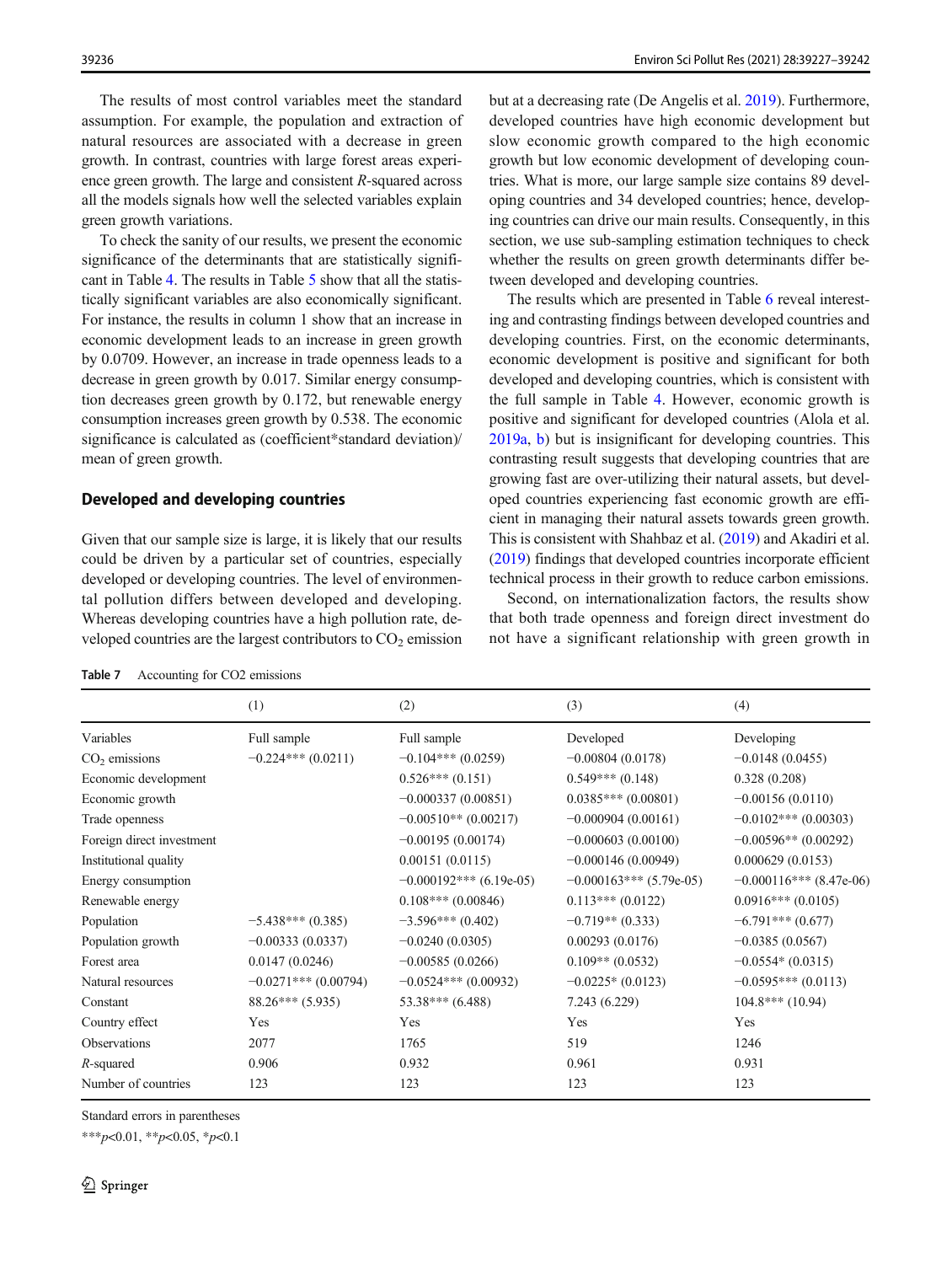#### <span id="page-10-0"></span>Table 8 Endogeneity results

| Variables                 | (1)                    | (2)                     | (3)                     |
|---------------------------|------------------------|-------------------------|-------------------------|
|                           | Full sample            | Developed               | Developing              |
| Lagged green growth       | $-0.0389**$            | $-0.111***$             | $-0.0225$               |
| Economic development      | (0.0157)               | (0.0190)                | (0.0210)                |
|                           | $0.685***$             | 1.470***                | $0.327***$              |
|                           | (0.0694)               | (0.116)                 | (0.112)                 |
| Economic growth           | 0.0196                 | $0.0492***$             | 0.0319                  |
|                           | (0.0174)               | (0.0182)                | (0.0236)                |
| Trade openness            | $0.00504***$           | $0.0111***$             | $-0.00533**$            |
|                           | (0.00132)              | (0.00108)               | (0.00230)               |
| Foreign direct investment | 0.00329                | $-0.00160$              | 0.00306                 |
|                           | (0.00365)              | (0.00242)               | (0.00713)               |
| Institutional quality     | 0.00163                | $-0.00103$              | 0.0109                  |
|                           | (0.0283)               | (0.0283)                | (0.0398)                |
| Energy consumption        | $-0.000321***$         | $-0.000316***$          | $-0.000269$ ***         |
|                           | $(2.97e-05)$           | $(3.44e-05)$            | $(4.45e-05)$            |
| Renewable energy          | $0.112***$             | $0.0909***$             | $0.104***$              |
|                           | (0.00313)              | (0.00579)               | (0.00418)               |
| Population                | 0.0500                 | $0.310***$              | $-0.171***$             |
|                           | (0.0438)               | (0.0537)                | (0.0620)                |
| Population growth         | $0.266***$<br>(0.0430) | $0.0926**$              | $0.277***$              |
| Forest area               | $0.0139***$            | (0.0384)<br>$-0.00719*$ | (0.0719)<br>$0.0232***$ |
| Natural resources         | (0.00323)              | (0.00373)               | (0.00442)               |
|                           | $0.0181***$            | 0.00260                 | $0.0227***$             |
|                           | (0.00578)              | (0.00842)               | (0.00765)               |
| Constant                  | $-4.359***$            | $-15.57***$             | $2.567*$                |
|                           | (1.002)                | (1.285)                 | (1.536)                 |
| Observations              | 1752                   | 521                     | 1231                    |
| Number of countries       | 123                    | 34                      | 89                      |

Standard errors in parentheses

 $***p<0.01, **p<0.05, *p<0.1$ 

developed countries. In sharp contrast, the coefficient of both trade openness and foreign direct investment is negative and significant in column 7, indicating that internationalization is detrimental to green growth in developing countries. This negative result leans support to the pollution haven hypothesis that most international businesses in developing countries are pollution-intensive, as such foreign direct investment and trade reduce green growth in developing. These results are consistent with Khan et al. ([2020](#page-14-0)) and Tawiah et al. [\(2021\)](#page-15-0).

Third the results of institutional quality and energy-related factors are similar for both developed and developing countries and consistent with the main results as presented in Table [4](#page-7-0). There is an inverse relationship between energy consumption and green growth, but the consumption of renewable energy increases green growth in all countries regardless of whether it is classified as developed or developing.

In sum, the results in Table [6](#page-8-0) highlight that the economic and internationalization determinants of green growth differ between developed and developing countries, but the relationship between green growth and energy consumption is similar for both sets of countries.

## Accounting for the level of  $CO<sub>2</sub>$  emission

Although green growth may appear synonymous with  $CO<sub>2</sub>$ , they are quite different.  $CO<sub>2</sub>$  emission measures the environmental footprint, while green growth measures the action a country is taken to achieve growth and development, which is environmentally and economically sustainable. In other words, green growth involves reducing environmental footprint. Therefore, it is more likely that countries with high CO2 emissions have more incentive to engage in green growth due to the inherent obligation of solving the environmental problem of which they are the contributors. Arguably high  $CO_2$ -emitting countries like Australia, China, the USA, and India have more incentives to increase green growth than countries like Portugal, Spain, Lao, and Angola, which have low emissions. Consequently, in this section, we test if the CO2 emission of the country drives our results.

The results are presented in Table [7.](#page-9-0) We begin by establishing the relationship between CO2 emission and green growth without the determinants but including the control variables. The results presented in column 1 show that  $CO<sub>2</sub>$ emission has a negative effect on green growth. Next, we include all the determinants for the full sample in column 2, developed countries in column 3, and developing countries in column 4. The coefficient of  $CO<sub>2</sub>$  emission remains negative and significant for the full sample but insignificant for both developed and developing countries, suggesting that CO2 emission is less likely to be a significant determinant of green growth based on country classification. The other determinants remain qualitatively similar to the main results, which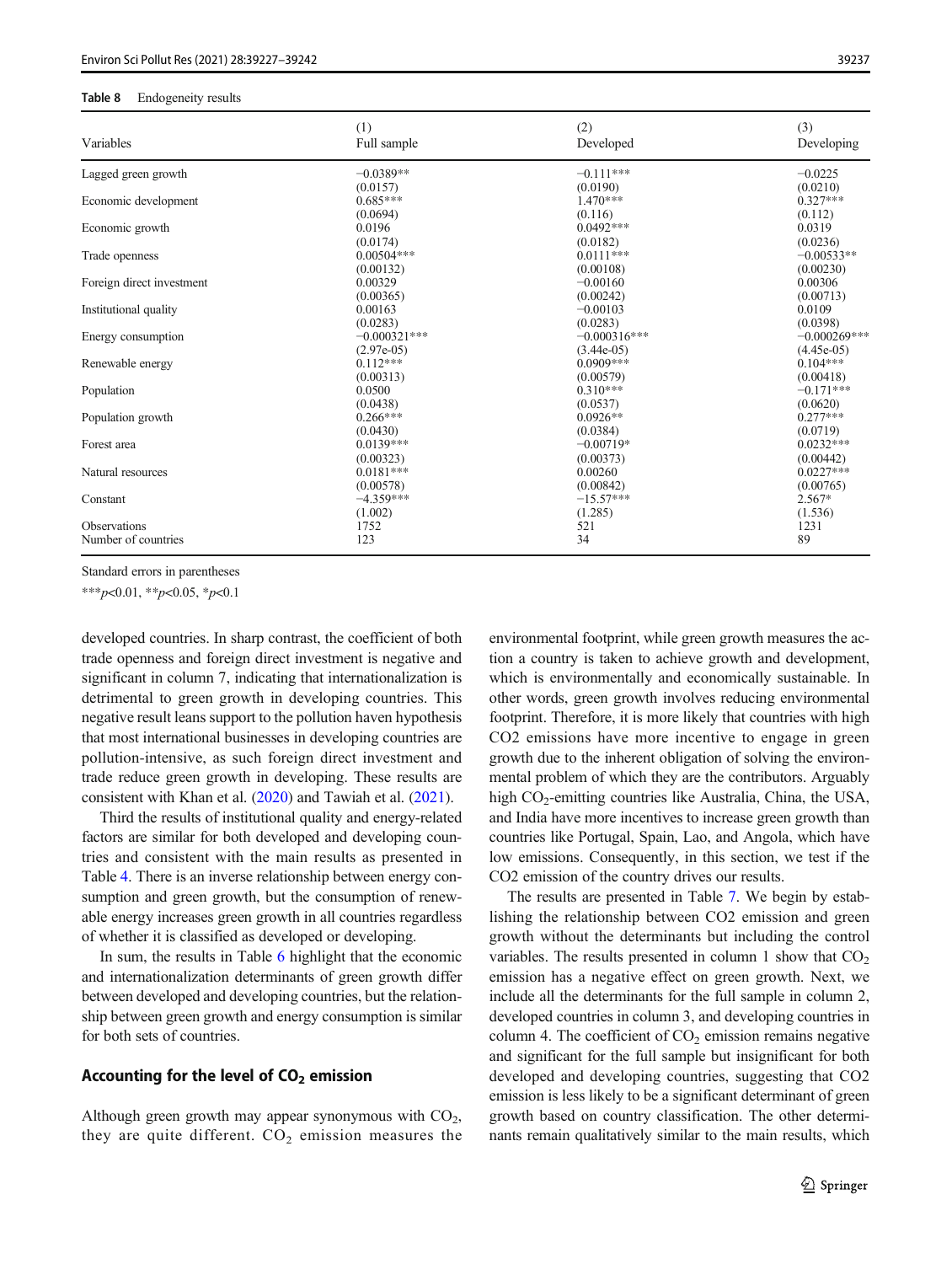<span id="page-11-0"></span>confirm our estimation's robustness after accounting for the level of  $CO<sub>2</sub>$  emission.

## Robustness check

In this section, we use the System Generalized Method of Movement (S-GMM) to test the robustness of the results to potential endogeneity problems. The S-GMM estimator can control for the presence of unobserved country-specific effects. The S-GMM estimation technique also has the advantage of controlling for or a simultaneity bias caused by the potential endogeneity of the explanatory variables (Arellano and Bond [1991](#page-13-0)).

The results of the S-GMM estimations are presented in Table [8](#page-10-0). The full sample results are presented in column 1, whereas those of developed and developing countries are presented in columns 2 and 3, respectively. The results are qualitatively similar to those in the main result of Tables [4](#page-7-0) and [6](#page-8-0); hence our results are not sensitive to potential endogeneity problems.

## Conclusion and policy implications

This study investigates the determinants of green growth in 123 developing and developed countries listed in the OECD database between 2000 and 2017. Findings from the study show that high economic development promotes sustainable development and economic growth, which is in line with the assumption that countries with high GDP per capita possess adequate resources to support green growth incentives. This implies the need to adopt economic development policies, which leads to increased GDP since it is a determinant of achieving green growth goals and sustainability goals.

On the other hand, trade openness was found to exert a negative and significant relationship with green growth and foreign direct investments having a negative but insignificant relationship with green growth. This implies that increased international activities such as trade and foreign investments may deter or slow countries' green goals. Therefore, it is important to ensure prompt restrictions and monitoring of foreign investments and movements to ensure the economic growth effect of FDI and trade is accompanied by environmental quality. The government and regulatory agencies of developed and particularly developing countries should be deliberate in their sustainability goals to ensure green growth. Meanwhile, the institutional quality is an insignificant determinant of green growth, i.e., considering the role of government and institutional policies in the success of economic goals such as green growth, the quality of environmental institutions in determining the green growth achievement is insignificant. Findings further show that high energy consumption leads to a decrease in green growth; however, renewable energy use improves green growth. This shows that despite energy consumption deterring green growth, renewable energy dominating the energy mix contributes positively to green growth and environmental sustainability.

In additional analyses, using the sub-sampling technique, we find that our results are sensitive to countries been classified as developed or developing countries. For instance, the economic development of green growth for both developed and developing countries is positive and significant. In contrast, economic growth is positive and significant for developed countries but insignificant for developing countries. On the other hand, the internationalization determinants of green growth, trade openness, and FDI relationship with green growth are insignificant for developed countries. The effect of trade openness and FDI on developing countries is negative and significant, causing FDI and trade openness to be detrimental to green growth. However, the effect of institutional quality in determining green growth increase is insignificant for both developed and developing countries.

Given our findings, we recommend maintaining a high level of GDP per capita to attain green growth through the purchase of resources tantamount to green growth. According to the IMF report (2019), trade and technology are famous for promoting GDP growth and GDP per capita. Hence, countries can gear up their policies towards the promotion of GDP per capita through technological innovations.

Second, government and policymakers should carefully choose international business policies because the foreign direct investment is often not targeted towards green growth. For instance, international business contract host countries often are at a disadvantage because of the transfer of pollution-intensive operations from one country to the other, thereby creating pollution. Against this background, we suggest the employment of minimal foreign investment with strict supervision in order not to give room for exploitation by foreign counterparts.

Third, renewable energy sources make efficient and effective use of natural assets in general production and consumption than any other energy source. As such, it is more likely to promote green growth than other sources of energy. For these reasons, we encourage governments and policymakers to promote renewable energy by offering grants and loans to investors in those areas. Also, a tax holiday could be another option to promote investment in renewable energy. With that, more users are likely to increase, thereby lowing the level of CO2 emissions and, consequently, achieving green growth.

Our results are not only statistically significant; they are also economically significant in explaining the variations in green growth across the world. Further, our results are robust to alternative identification, including System Generalised Method of Movements, which mitigate potential endogeneity.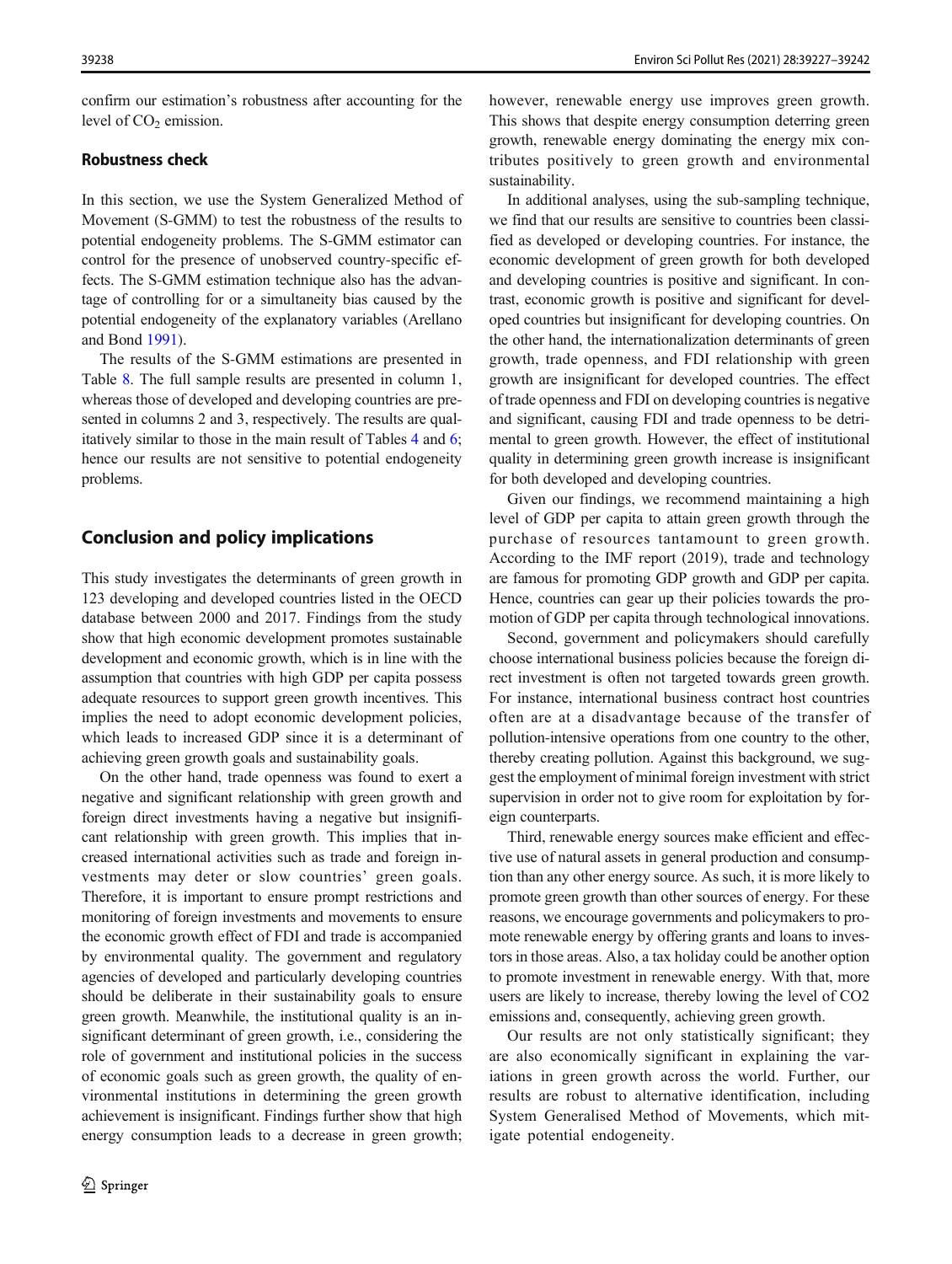## <span id="page-12-0"></span>Appendix 1. List of countries

| Albania                | Canada           | Georgia            | Kuwait          | Nigeria                   | Spain                       |
|------------------------|------------------|--------------------|-----------------|---------------------------|-----------------------------|
| Algeria                | Chile            | Germany            | Kyrgyz Republic | Norway                    | Sri Lanka                   |
| Angola                 | China            | Ghana              | Latvia          | Oman                      | Suriname                    |
| Argentina              | Colombia         | Greece             | Lebanon         | Pakistan                  | Sweden                      |
| Armenia                | Congo, Dem. Rep. | Guatemala          | Lithuania       | Panama                    | Switzerland                 |
| Australia              | Congo, Rep.      | Honduras           | Luxembourg      | Paraguay                  | Tanzania                    |
| Austria                | Costa Rica       | Hungary            | Malaysia        | Peru                      | Thailand                    |
| Azerbaijan             | Cote d'Ivoire    | Iceland            | Malta           | Philippines               | Togo                        |
| Bahrain                | Croatia          | India              | Mauritius       | Poland                    | Trinidad and Tobago         |
| Bangladesh             | Cyprus           | Indonesia          | Mexico          | Portugal                  | Tunisia                     |
| <b>Belarus</b>         | Czech Republic   | Iran, Islamic Rep. | Moldova         | Oatar                     | Ukraine                     |
| Belgium                | Denmark          | Iraq               | Mongolia        | Romania                   | <b>United Arab Emirates</b> |
| Benin                  | Dominica         | <b>Ireland</b>     | Morocco         | <b>Russian Federation</b> | <b>UK</b>                   |
| Bolivia                | Ecuador          | Israel             | Mozambique      | Saudi Arabia              | <b>USA</b>                  |
| Bosnia and Herzegovina | Egypt, Arab Rep. | Italy              | Myanmar         | Senegal                   | Uruguay                     |
| <b>Botswana</b>        | El Salvador      | Jamaica            | Namibia         | Serbia                    | Uzbekistan                  |
| <b>Brazil</b>          | Estonia          | Japan              | Netherlands     | Singapore                 | Vietnam                     |
| Brunei Darussalam      | Ethiopia         | Jordan             | New Zealand     | Slovak Republic           | Yemen, Rep.                 |
| Bulgaria               | Finland          | Kazakhstan         | Nicaragua       | Slovenia                  | Zambia                      |
| Cambodia               | France           | Kenya              | Niger           | South Africa              | Zimbabwe                    |
| Cameroon               | Gabon            | Korea, Rep.        |                 |                           |                             |

## Appendix 2. PCA statistics

|             | <b>Table 9</b> Correlation matrix |  |
|-------------|-----------------------------------|--|
| between WGI |                                   |  |

| <b>Table 9</b> Correlation matrix<br>between WGI | Variables                   |        |        |        | 4      |        | 6 |
|--------------------------------------------------|-----------------------------|--------|--------|--------|--------|--------|---|
|                                                  | 1. Corruption               |        |        |        |        |        |   |
|                                                  | 2. Government effectiveness | 0.9503 |        |        |        |        |   |
|                                                  | 3. Political stability      | 0.7616 | 0.7465 |        |        |        |   |
|                                                  | 4. Regulatory quality       | 0.9051 | 0.939  | 0.7377 |        |        |   |
|                                                  | 5. Rule of law              | 0.963  | 0.9613 | 0.7815 | 0.937  |        |   |
|                                                  | 6. Voice and accountability | 0.7841 | 0.784  | 0.6628 | 0.8178 | 0.8117 |   |
|                                                  |                             |        |        |        |        |        |   |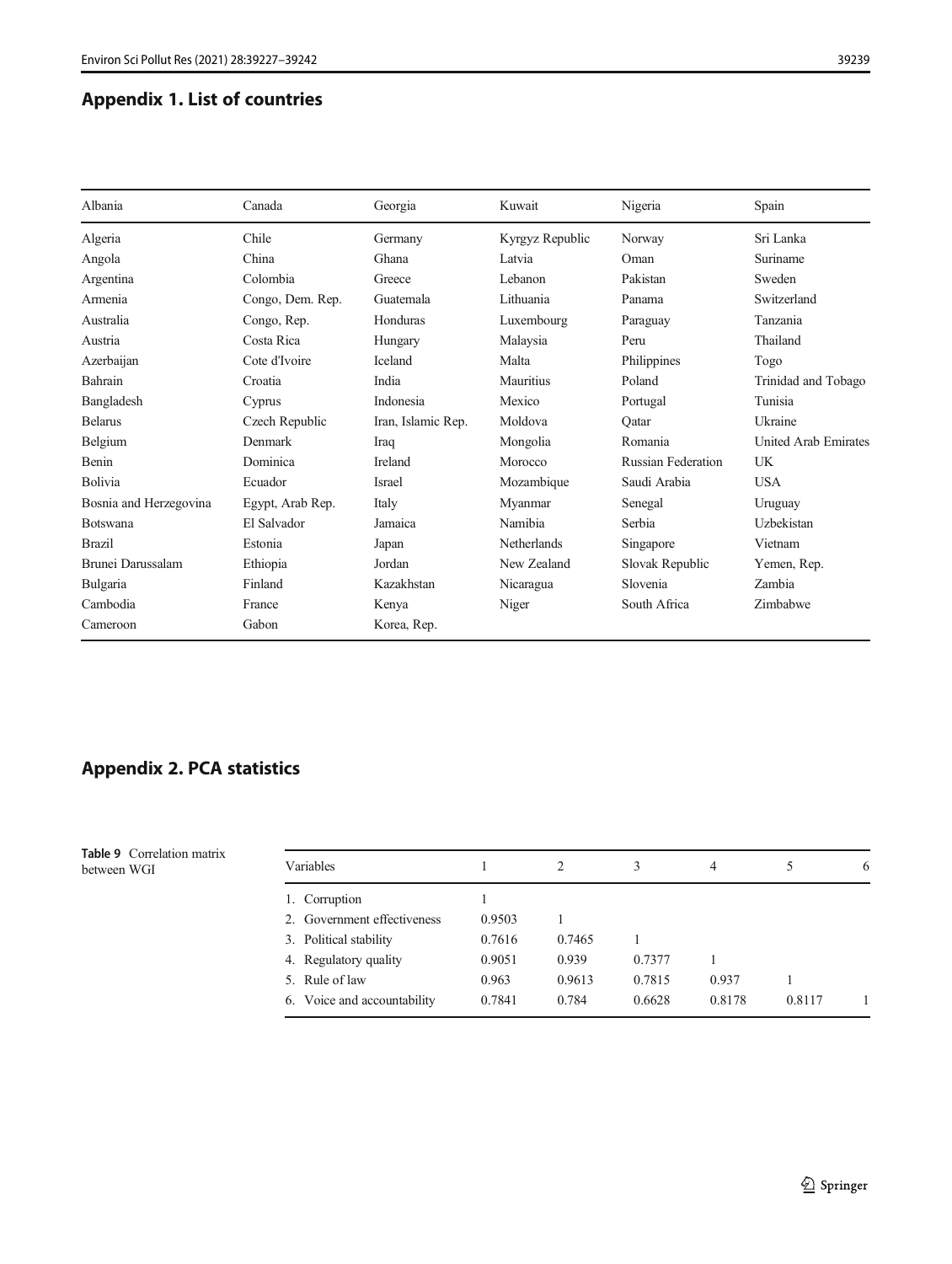<span id="page-13-0"></span>Table 10 Eigenvalues

| Component | Eigenvalue | Difference | Proportion | Cumulative |
|-----------|------------|------------|------------|------------|
| Comp1     | 5.19882    | 4.84294    | 0.8665     | 0.8665     |
| Comp2     | 0.355875   | 0.074561   | 0.0593     | 0.9258     |
| Comp3     | 0.281315   | 0.187736   | 0.0469     | 0.9727     |
| Comp4     | 0.093579   | 0.053709   | 0.0156     | 0.9883     |
| Comp5     | 0.03987    | 0.009324   | 0.0066     | 0.9949     |
| Comp6     | 0.030546   |            | 0.0051     |            |

Author contribution Vincent Tawiah: idea conceptualization and data analysis. Abdulrasheed Zakari: literature review and conclusion. Festus Fatai Adedoyin: introduction and editing.

Availability of data and materials The data is accessible from the author upon request.

#### **Declarations**

Ethics approval Not applicable

Consent to participate Not applicable

Consent for publication The author has provided consent to publish this work is accepted.

Competing interests The author declares no competing interests.

Open Access This article is licensed under a Creative Commons Attribution 4.0 International License, which permits use, sharing, adaptation, distribution and reproduction in any medium or format, as long as you give appropriate credit to the original author(s) and the source, provide a link to the Creative Commons licence, and indicate if changes were made. The images or other third party material in this article are included in the article's Creative Commons licence, unless indicated otherwise in a credit line to the material. If material is not included in the article's Creative Commons licence and your intended use is not permitted by statutory regulation or exceeds the permitted use, you will need to obtain permission directly from the copyright holder. To view a copy of this licence, visit <http://creativecommons.org/licenses/by/4.0/>.

## References

- Abid M (2017) Does economic, financial, and institutional developments matter for environmental quality? A comparative analysis of EU and MEA countries. J Environ Manag 188: 183–194
- Adedoyin FF, Bekun FV, Alola AA (2020a) Growth impact of transition from non-renewable to renewable energy in the EU: the role of research and development expenditure. Renew, Energ
- Adedoyin FF, Gumede MI, Bekun FV, Etokakpan MU, Balsalobrelorente D (2020b) Modelling coal rent, economic growth, and CO2 emissions: does regulatory quality matter in BRICS economies? Sci Total Environ 710:136284
- Akadiri SS, Alola AA, Akadiri AC, Alola UV (2019) Renewable energy consumption in EU-28 countries: policy toward pollution mitigation

and economic sustainability. Energy Policy 132:803–810. [https://](https://doi.org/10.1016/j.enpol.2019.06.040) [doi.org/10.1016/j.enpol.2019.06.040](https://doi.org/10.1016/j.enpol.2019.06.040)

- Ardakani MK, Seyedaliakbar SM (2019) Impact of energy consumption and economic growth on CO2 emission using multivariate regression. Energ Strat Rev 26:100428
- Alam MS, Kabir N (2013) Economic growth and environmental sustainability: empirical evidence from East and South-East Asia. Int J Econs Fin 5
- Aller C, Ductor L, Herrerias MJ (2015) The world trade network and the environment. Energ Econs 52:55–68
- Alola AA, Bekun FV, Sarkodie SA (2019a) Dynamic impact of trade policy, economic growth, fertility rate, renewable and nonrenewable energy consumption on ecological footprint in Europe. Sci Total Environ 685:702-709. [https://doi.org/10.1016/j.scitotenv.](https://doi.org/10.1016/j.scitotenv.2019.05.139) [2019.05.139](https://doi.org/10.1016/j.scitotenv.2019.05.139)
- Alola AA, Yalçiner K, Alola UV, Akadiri SS (2019b) The role of renewable energy, immigration and real income in environmental sustainability target. Evidence from Europe largest states. Sci Total Environ 674:307–315. <https://doi.org/10.1016/j.scitotenv.2019.04.163>
- Arellano M, Bond S (1991) Some tests of specification for panel data: Monte Carlo evidence with an application for employment equation. Rev Econ Stud 58:277–297
- Ayamba EC, Haibo C, Abdul-Rahaman A-R, Serwaa OE, Osei-Agyemang A (2020) The impact of foreign direct investment on sustainable development in China. Environ Sci Pollut Res 27(20): 25625–25637
- Ayamba EC, Haibo C, Ibn Musah A-A, Ruth A, Osei-Agyemang A (2019) An empirical model on the impact of foreign direct investment on China's environmental pollution: analysis based on simultaneous equations. Environ Sci Pollut Res 26(16):16239–16248
- Aye GC, Edoja PE (2017) Effect of economic growth on CO2 emission in developing countries: evidence from a dynamic panel threshold model. Cogent Econ Finance 5(1):1379239
- Bailis R, Ezzati M, Kammen DM (2005) The role of technology management in the dynamics of greenhouse gas emissions from household energy use in Sub-Saharan Africa. J Environ Dev 14(1):149– 174
- Beradovic M (2009) The role of FDI and openness of trade in economic growth: a study of Africa and Asia. Unpublished Bachelor Thesis Submitted to JonkopinIntenational Business School, Jonkopin **University**
- Bilgen S (2014) Structure and environmental impact of global energy consumption. Renew Sust Energ Rev 38:890–902
- Birdsall N, Wheeler D (1993) Trade policy and industrial pollution in Latin America: where are the pollution havens? J Environ Dev 2: 137–149
- Bokpin GA (2017) Foreign direct investment and environmental sustainability in Africa: the role of institutions and governance. Res Int Bus Financ 39:239–247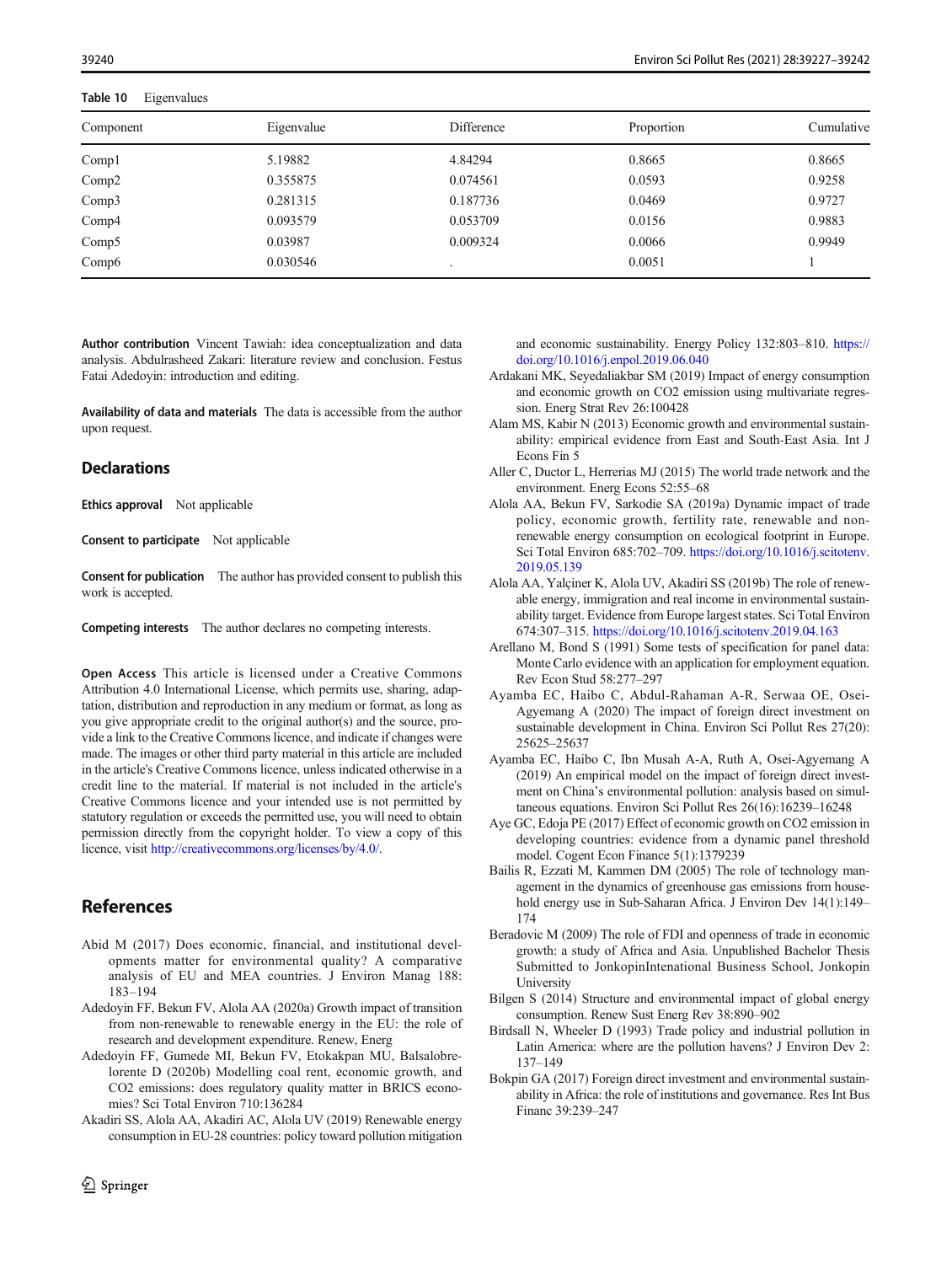- <span id="page-14-0"></span>Chen Y, Zhao J, Lai Z, Wang Z, Xia H (2019a) Exploring the effects of economic growth, and renewable and non-renewable energy consumption on China's CO2 emissions: evidence from a regional panel analysis. Renew Energy 140:341–353
- Chen Q, Löschel A, Pei J, Peters GP, Xue J, Zhao Z (2019b) Processing trade, foreign outsourcing, and carbon emissions in China. Struct Chang Econ Dyn 49:1–12
- Cole MA, Elliott RJ (2003) Determining the trade–environment composition effect: the role of capital, labour, and environmental regulations. J Environ Econ Manag 46:363–383
- Cracolici MF, Cuffaro M, Nijkamp P (2010) The measurement of economic, social, and environmental performance of countries: a novel approach. Soc Indic Res 95:339–356
- De Angelis EM, Di Giacomo M, Vannoni D (2019) Climate change and economic growth: the role of environmental policy stringency. Sustainability 11:2273
- Demena BA, Afesorgbor SK (2020) The effect of FDI on environmental emissions: evidence from a meta-analysis. Energy Policy 138: 111192
- Dincer I (1998) Energy and environmental impacts: present and future perspectives. Energy Sources 20:427–453
- Elamer AA, Ntim CG, Abdou HA (2020) Islamic governance, national governance, and bank risk management and disclosure in MENA countries. Bus Soc 59:914–955
- Essandoh OK, Islam M, Kakinaka M (2020) Linking international trade and foreign direct investment to CO2 emissions: any differences between developed and developing countries? SciTotal Environ 712:136437
- Field AP (2000) Discovering statistics using SPSS for windows: advanced techniques for the beginner. SAGE.
- Fotis P, Polemis M (2018) Sustainable development, environmental policy, and renewable energy use: a dynamic panel data approach. Sustain Dev 26(6):726–740
- Khan A, Hussain J, Bano S, Chenggang Y (2020) The repercussions of foreign direct investment, renewable energy, and health expenditure on environmental decay? An econometric analysis of B&RI countries. J Environ Plan Manag 63:1965–1986
- Haug AA, Ucal M (2019) The role of trade and FDI for CO2 emissions in Turkey: nonlinear relationships. Energ Econs 81:297–307
- Ibrahim MH, Law SH (2016) Institutional quality and co2 emission–trade relations: evidence from sub-S Saharan Africa. South Afri J Econs 84:323–340
- Ikram M, Zhang Q, Sroufe R, Shah SZA (2020) Towards a sustainable environment: the nexus between ISO 14001, renewable energy consumption, access to electricity, agriculture, and CO2 emissions in SAARC countries. Sust. Prod, Cons
- IPCC (2018) Global warming of 1.5°C. An IPCC Special Report on the impacts of global warming of 1.5°C above pre-industrial levels and related global greenhouse gas emission pathways in the context of strengthening the global response to the threat of climate change. s.l.:In Press.
- Iwata H, Okada K, Samreth S (2012) Empirical study on the determinants of CO2 emissions: evidence from OECD countries. Appl Econ 44(27):3513–3519
- Jebli MB, Youssef SB (2017) The role of renewable energy and agriculture in reducing CO2 emissions: evidence for North Africa countries. Ecol Indic 74:295–301
- Kahouli B (2018) The causality link between energy electricity consumption, CO2 emissions, R&D stocks, and economic growth in Mediterranean countries (MCs). Energy 145:388–399
- Kaufmann D, Kraay A (2018) The worldwide governance indicators. The World Bank. <https://info.worldbank.org/governance/wgi/>
- Kinda S (2011) Democratic institutions and environmental quality: effects and transmission channels. Available at SSRN 2714300
- Konara P, Shirodkar V (2018) Regulatory institutional distance and MNCs' subsidiary performance: climbing up vs. climbing down the institutional ladder. J Int Manag 24:333–347
- López R (1994) The environment as a factor of production: the effects of economic growth and trade liberalization. J Environ Econ Manag 27:163–184
- Mihci H, Cagatay S, Koska O (2005) The impact of environmental stringency on the foreign direct investments of the OECD countries. J Environ Assessment Policy Manage 7:679–704
- Mikayilov JI, Galeotti M, Hasanov FJ (2018) The impact of economic growth on CO2 emissions in Azerbaijan. J Clean Prod 197:1558– 1572. <https://doi.org/10.1016/j.jclepro.2018.06.269>
- Mitchell C, Cleveland CJ (1993) Resource scarcity, energy use, and environmental impact: a case study of the New Bedford, Massachusetts, USA, fisheries. Environ Manag 17(3):305–317
- Mendonça AK de S, de Andrade Conradi Barni G, Moro MF, Bornia AC, Kupek E, Fernandes L (2020) Hierarchical modeling of the 50 largest economies to verify the impact of GDP, population and renewable energy generation in CO2 emissions. Sustainable Production and Consumption 22:58–67. [https://doi.org/10.1016/j.](https://doi.org/10.1016/j.spc.2020.02.001) [spc.2020.02.001](https://doi.org/10.1016/j.spc.2020.02.001)
- Muhammad B, Khan S (2019) Effect of bilateral FDI, energy consumption, CO2 emission, and capital on economic growth of Asia countries. Energy Rep 5:1305–1315
- Muhammad S, Long X, Salman M, Dauda L (2020) Effect of urbanization and international trade on CO2 emissions across 65 belt and road initiative countries. Energy 196:117102. [https://doi.org/10.](https://doi.org/10.1016/j.energy.2020.117102) [1016/j.energy.2020.117102](https://doi.org/10.1016/j.energy.2020.117102)
- Nguyen CP, Nguyen NA, Schinckus C, Su TD (2018) The ambivalent role of institutions in the CO2 emissions: the case of emerging countries. Int J Energ Econs Policy 8:7
- OECD (2020) OECD work on green growth. [https://issuu.com/oecd.](https://doi.org/10.1016/j.energy.2020.117102) [publishing/docs/gg\\_brochure\\_2019\\_web](https://doi.org/10.1016/j.energy.2020.117102)
- OECD (2011) Tackling climate change and growing the economy. Growth (Lakeland) 2050
- OECD (2018) What is green growth, and how can it help deliver sustainable development?. [http://www.oecd.org/greengrowth/](http://www.oecd.org/greengrowth/whatisgreengrowthandhowcanithelpdeliversustainabledevelopment.htm) [whatisgreengrowthandhowcanithelpdeliversustainabledevelopment.htm](http://www.oecd.org/greengrowth/whatisgreengrowthandhowcanithelpdeliversustainabledevelopment.htm)
- Pao HT, Tsai CM (2011) Multivariate Granger causality between CO2 emissions, energy consumption, FDI (foreign direct investment), and GDP (gross domestic product): evidence from a panel of BRIC (Brazil, Russian Federation, India, and China) countries. Energy 36:685–693
- Paramati SR, Shahbaz M, Alam MS (2017) Does tourism degrade environmental quality? A comparative study of Eastern and Western European Union. Transp Res Part D: Transp Environ 50:1–13
- Pata UK (2018) Renewable energy consumption, urbanization, financial development, income, and CO2 emissions in Turkey: testing EKC hypothesis with structural breaks. J Clean Prod 187:770–779
- Peng YS, Lin SS (2009) National culture, economic development, population growth, and environmental performance: the mediating role of education. J Bus Ethics 90:203–219
- Rahman MM, Saidi K, Mbarek MB (2020) Economic growth in South Asia: the role of CO2 emissions, population density, and trade openness. Heliyon 6:03903
- Romer P (1993) Idea gaps and object gaps in economic development. J Mon Econs 32:543–573
- Salahuddin M, Alam K, Ozturk I, Sohag K (2018) The effects of electricity consumption, economic growth, financial development, and foreign direct investment on CO2 emissions in Kuwait. Renew Sust Energ Rev 81:2002–2010
- Salman M, Long X, Dauda L, Mensah CN (2019) The impact of institutional quality on economic growth and carbon emissions: evidence